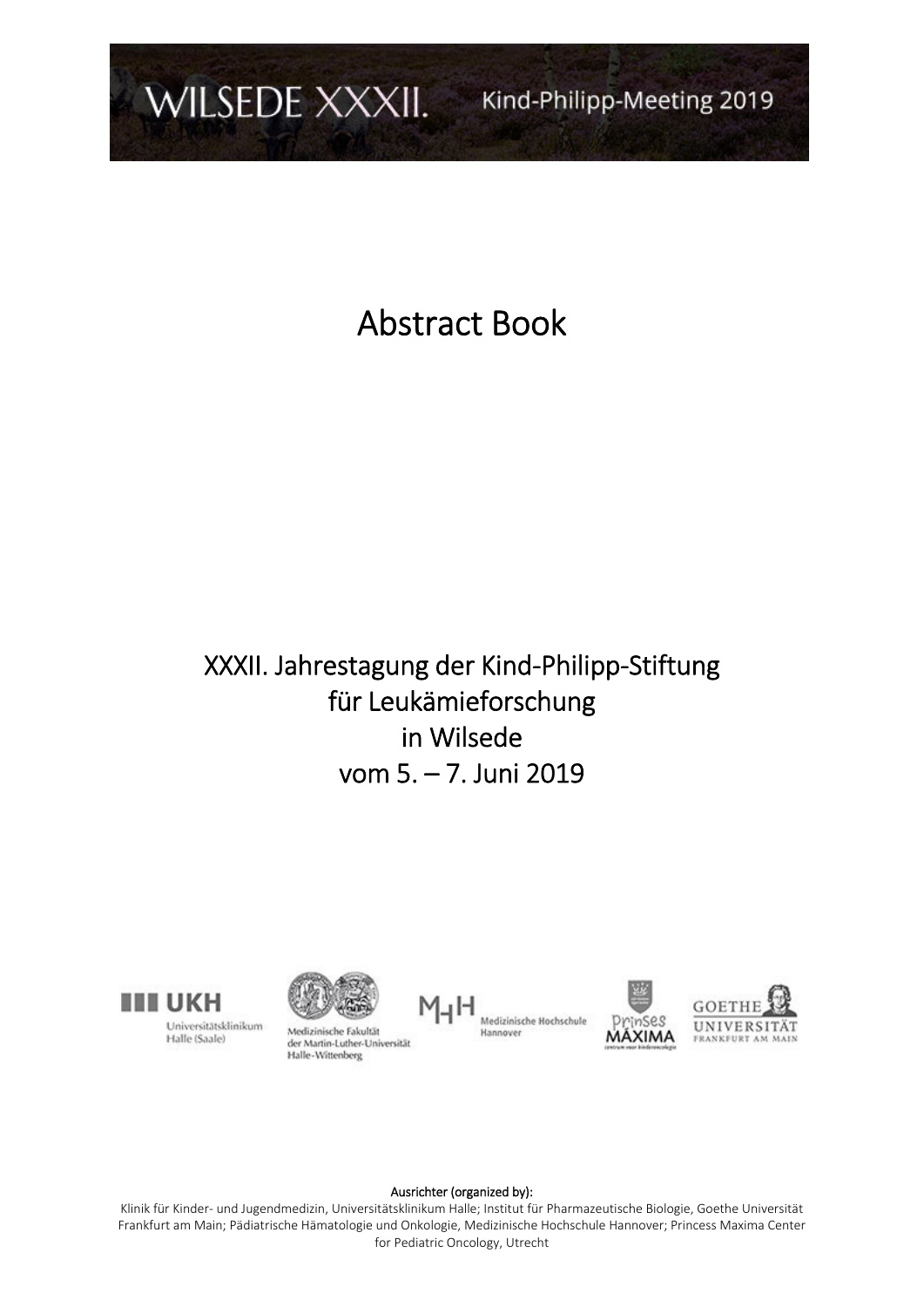| <b>Wednesday, June 5</b>                | <b>Thursday, June 6</b>                           | Friday, June 7                                               |
|-----------------------------------------|---------------------------------------------------|--------------------------------------------------------------|
|                                         | 9:00-10:45<br>Molecular mechanisms of disease I   | 9:00-10:30<br>Immunotherapy                                  |
|                                         | 11:00-12:45<br>Drugs I                            | 10:45-12:30<br>Molecular mechanisms of disease III           |
|                                         | 12:45-14:15<br>Lunch at Heidemuseum               | 12:30-13:45<br>Lunch at Heidemuseum                          |
|                                         | 14:15-15:45<br><b>Diagnostics and Biomarkers</b>  | 13:45-15:00<br>Molecular mechanisms of disease IV            |
| 16:00-17:30                             |                                                   | 15:15-16:45<br>Drugs II                                      |
| Welcome and Registration                | 16:15-17:45<br>Molecular mechanisms of disease II | 16:45-17:15 Wilsede Award, Farewell                          |
| 17:30-18:30 Invited Lecture: T. Mercher | 18:15-19:00 Invited Lecture: M. Suttorp           | 17:15 coaches to Undeloh<br>18:00 Bus transfer to HH-Dammtor |
| 18:30-19:45<br><b>Omics Studies</b>     |                                                   |                                                              |
| 19:45<br><b>Dinner</b>                  | 19:00<br><b>Barbecue</b>                          |                                                              |

# PROGRAM AT A GLANCE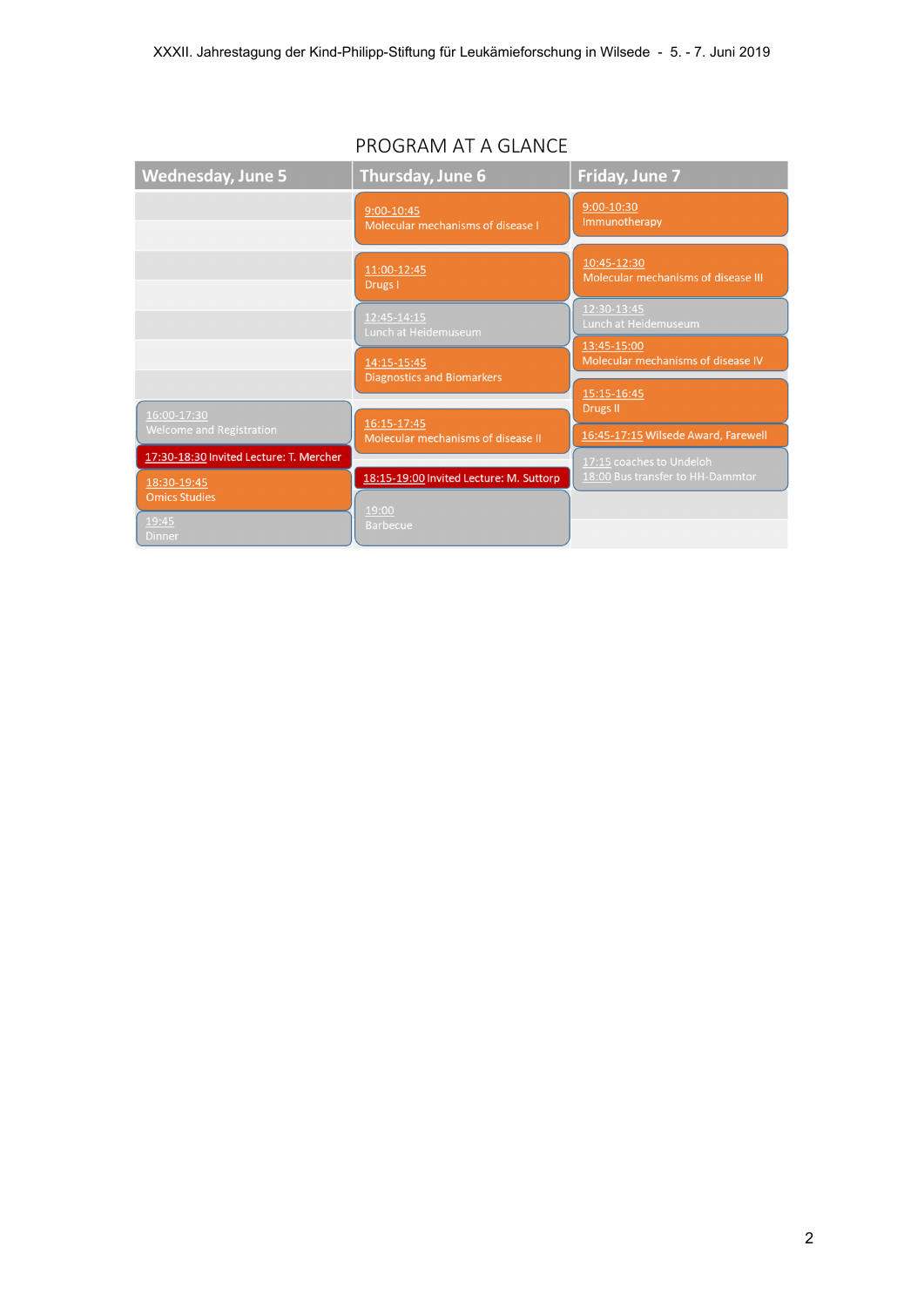# WEDNESDAY, June 5, 2019

# (2) Omics studies

#### *Chair: Thomas Sternsdorf*

## 2.a Mutational and transcriptomic landscapes in hematopoietic cells of Fanconi anemia patients.

Mittapalli VR<sup>1</sup>, Andrieux G<sup>2</sup>, Hochrein J<sup>2</sup>, Vukicevic V<sup>1</sup>, Kratz CP<sup>3</sup>, Niemeyer CM<sup>1</sup>, Börries M<sup>2</sup>, Erlacher M<sup>1</sup>

*1 Division of Pediatric Hematology and Oncology, Department of Pediatrics and Adolescent Medicine, University*  Medical Center, Freiburg, Germany; <sup>2</sup> Institute of Molecular Medicine and Cell Research, University of Freiburg; <sup>3</sup> *Pediatric Hematology and Oncology, Hannover Medical School, Hannover.* 

Fanconi anemia (FA) is a rare genetic disease caused by deficient DNA damage repair. Patients are at risk to develop bone marrow failure (BMF) and secondary myelodysplastic syndrome (MDS) and MDS‐related acute myeloid leukemia (MDR‐AML). In this project, we aim at understanding the mechanisms of hematopoietic failure and identifying driver mutations and dysregulated pathways involved in progression to MDS/AML. For this, we collected bone marrow samples from FA patients suffering from the different disease stages (i.e. BMF, low‐grade MDS, advanced MDS and AML) and subjected them to WES and RNAseq. Preliminary transcriptome data revealed downregulation of DNA repair pathways and upregulation of pro-apoptotic genes in BMF samples. During disease progression towards MDS/AML, mutations in oncogenes and tumor suppressors accumulated. Our work will contribute to a greater understanding of the role of mutations and their deregulated gene expression in the advancement of FA‐associated MDR‐AML.

# 2.b Mapping the single cell transcriptome reveals the cellular composition of ATRT subgroups

Buellesbach A<sup>1</sup>, Johann PD<sup>1</sup>, Lappalainen K<sup>1</sup>, Okonechnikov K<sup>1</sup>, Jones DTW<sup>1</sup>, Pfister SM<sup>1</sup>, Hasselblatt M<sup>2</sup>, Kool M<sup>1</sup> <sup>1</sup> Hopp Children's Cancer Center Heidelberg (KiTZ), Heidelberg, Germany; <sup>2</sup> Institute of Neuropathology, University *Hospital Münster, Münster, Germany.* 

Atypical Teratoid/ Rhabdoid Tumors (ATRTs) are paediatric brain cancers, occurring mostly in infants. The driving mutation is a biallelic loss of the SMARCB1 gene, a member of the SWI/SNF complex. Epigenetic studies revealed three distinct molecular subgroups of ATRTs (TYR, SHH, MYC) associated with specific clinical and (epi)genomic features. To survey the cellular composition of the three ATRT subgroups, we performed single nucleus RNAsequencing of 25.000 cells from 12 ATRT samples (TYR: 3, SHH: 6, MYC: 3). Overall tSNE clustering analyses of the RNA data revealed distinct tumor and non-tumor cell populations (such as microglia), the latter most abundantly present in MYC and SHH. Moreover, we detected one cluster of cells, almost exclusively present in TYR that exhibited the transcriptomic profile of neuronal stem cells. On the contrary, SHH harboured many tumor cells that displayed an OPC like differentiation. In summary, single cell transcriptome analyses revealed communalities and differences in the cellular composition of ATRTs, revealing different stem cell-like cell populations in each ATRT subgroup and suggesting that each subgroup may have a different cell of origin.

# 2.c Giant cell glioblastoma does not represent a distinct entity but stratifies into different genetically defined entities

 $\underline{\mathsf{Wiedey}\ \mathsf{A}^1}$ , Doerner E<sup>1</sup>, zur Muehlen  $\mathsf{A}^1$ , Kramm C<sup>2</sup>, Waha  $\mathsf{A}^1$ , Pietsch T<sup>1</sup>

# <sup>1</sup> Institute of Neuropathology, University of Bonn, Germany; <sup>2</sup> Department of Paediaric Haematology/Oncology, *University of Goettingen, Germany.*

Giant cell glioblastoma (G‐GBM) is a rare variant of glioblastoma characterized by very large often multinucleated tumour cells. G-GBM occur most frequently de novo; in contrast to IDH wildtype GBM they carry TP53 mutations in high frequency. We performed a systematic (immuno)histological and genetic analysis by MIP, panel NGS and pyrosequencing in a cohort of 58 G-GBM (25 children, 33 adults). 78.4% of G-GBM carried mutations of TP53. Five G-GBM represented IDH-mutated gliomas, 5 cases had H3F3A-G34, and 3 had H3-K27M mutations. The vast majority (75%) lacked IDH or histone gene mutations. In these, chromosome 7 showed a copy number gain in 2/3 of the cases. TERT promotor mutations occurred only in adult patients at a frequency of 35.5%. Chrom. 1q gain, 10 and 13 loss was more frequent in adults. MGMT promotor was methylated in 30.6 % of G-GBM. As a potential therapeutic target, PDGFR-alpha was found expressed in most cases and its gene showed copy number gain in 34.5%. In summary, G‐GBM is a histological phenotype most likely related to p53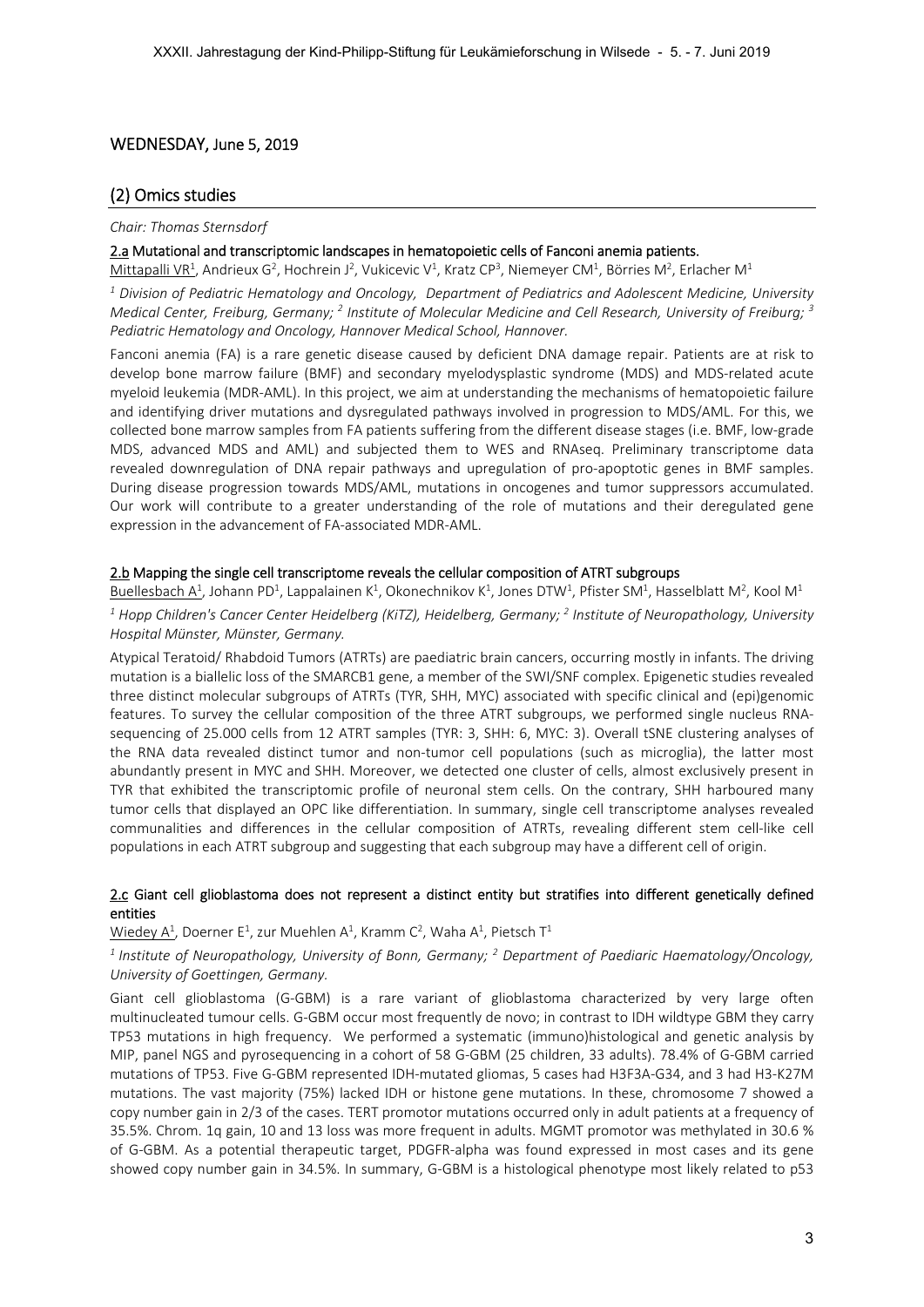dysfunction but can occur in different genetically defined GBM entities (IDH‐, histone gene mutated or in IDH/histone wildtype GBM).

# 2.d WNT Medulloblastoma: More than just β‐Catenin Mutations – Rare Genetic Features in the Focus

Goschzik T, Dörner E, zur Mühlen A, Pietsch T

## *Institute of Neuropathology, University of Bonn Medical Center, Bonn, Germany.*

WNT-activated medulloblastomas (MB) account for ~10% of all MB cases and represent low-risk tumours with overall survival rates >90% in children. Nearly all WNT MB show classic histology and widespread nuclear accumulation of β‐catenin related to CTNNB1 mutations (>90%). In CTNNB1 wildtype tumours APC mutations have been described. Additional TP53 mutations (in ~15% of cases) have been published as not correlated to worse outcome. Apart from monosomy 6 (~85%), WNT tumours have relatively stable genomes. In a cohort of 152 WNT MB we identified APC mutations in 9 of 14 CTNNB1‐wildtype tumours with chr. 5q aberrations in 8 of these 9 cases by molecular inversion probe array, NGS, and Sanger sequencing. In the other 5 wildtype cases one AXIN2 mutation and one homozygous loss of FBXW7 led to WNT activation, while in 3 cases no causative mutations were found. In 9 relapsed WNT tumours we identified 4 TP53 mutations; in one case a de novo mutation was found in the relapse. TP53 mutations were associated with chr. 17p loss and p53 nuclear positivity. The clinical relevance of such alternative/additional mutational events has to be analyzed in homogenously treated patient cohorts.

# 2.e Epigenetics profiling for minimal residual disease in paediatric acute myeloid leukaemia

Alameri M., Bartram J, Williams O, de Boer J

# *UCL Great Ormond Street Institute of Child Health, UCL, London,UK.*

Next-generation sequencing (NGS) has been used for adult acute myeloid leukaemia (AML) diagnosis with some success using the Illumina TruSight Myeloid Sequencing Panel (Illumina) which detects mutations in 54 genes commonly found in patients with hematologic cancers. Unfortunately, paediatric AML has one of the lowest rates of mutation among molecularly well characterized cancers, with less than 1 somatic, protein-coding change per mega base in most cases, leading to many false negatives with the above described method. Therefore, there is a need to develop more widely applicable molecular or genomic‐based assay for paediatric AML. Aberrant DNA methylation patterns are a characteristic feature of AML. Several studies have evaluated AML genome‐wide methylation. Each of these DNA methylation‐defined AML subtypes displayed a unique epigenetic signature when compared with the normal bone marrow CD34+ cells. Epimutations, unlike classical gene mutations, are not due to changes in DNA sequence but in the methylation signatures. However, just like normal mutations these epimutations can be used in MRD diagnosis for treatment and stratification purposes. Furthermore, epimutation profiling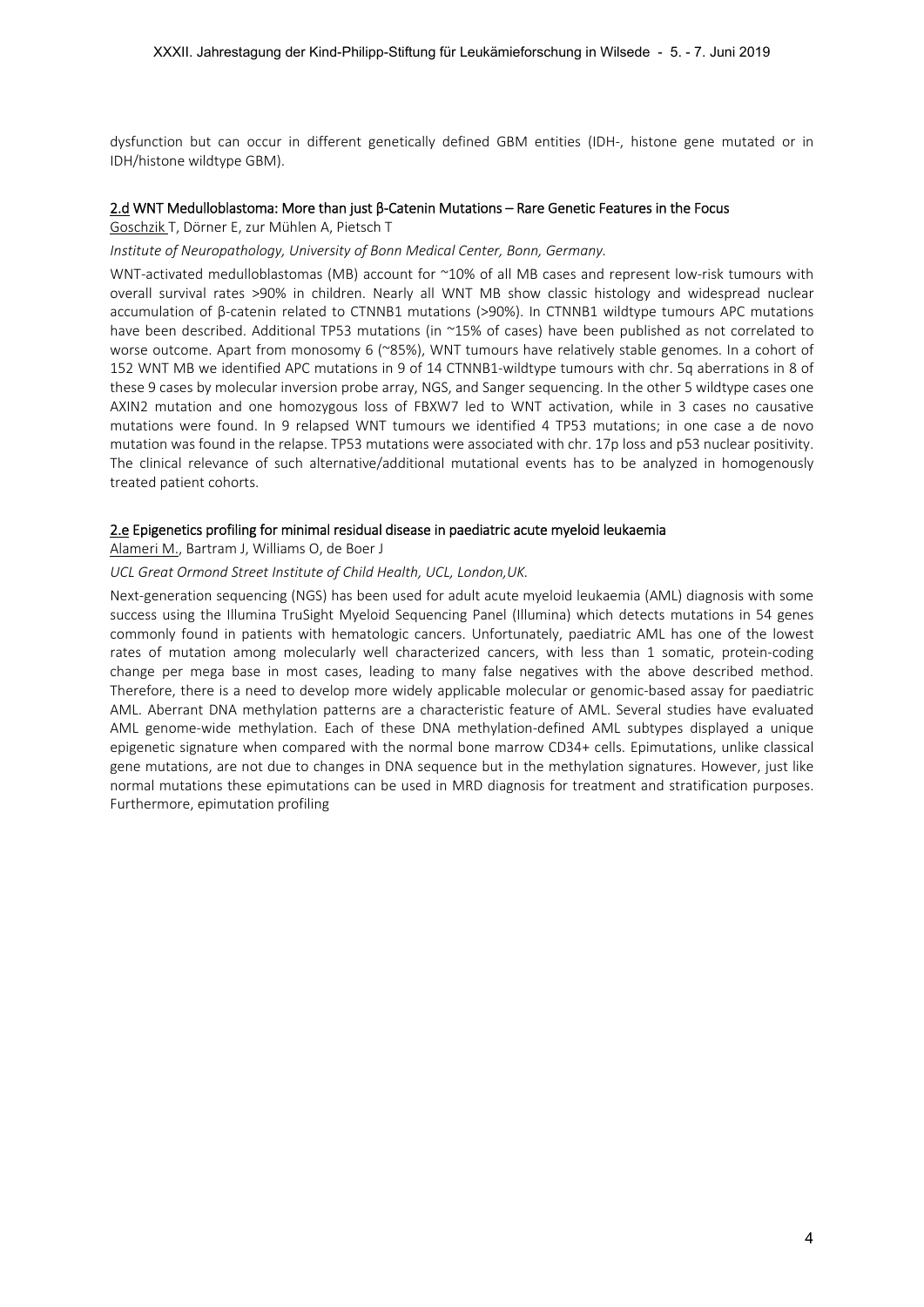# THURSDAY, June 6, 2019

# (3) Molecular mechanisms of disease I

#### *Chair: Owen Williams*

## 3.a Splicing factors of the SF3b complex PHF5A and SF3B1 regulate the DNA damage response in ALL

Moorthy S<sup>1</sup>, Bomken S<sup>1</sup>, Ponthan F<sup>1</sup>, Pal D<sup>1</sup>, Elder A<sup>1</sup>, Nakjang S<sup>1</sup>, Grinev V<sup>1</sup>, Vormoor J<sup>2</sup>

<sup>1</sup> Wolfson Childhood Cancer Research Centre, Northern Institute for Cancer Research, Newcastle University, Brewery Lane, Newcastle upon Tyne, UK; <sup>2</sup> Princess M'axima Center for Pediatric Oncology, Utrecht, The *Netherlands.* 

To identify potential regulators of propagation and self-renewal of Acute Lymphoblastic Leukaemia (ALL), we performed a genome‐wide RNAi screen that identified the splicing factor PHF5A. PHF5A is a subunit of the SF3b protein complex together with SF3B1, which has also been implicated in several haematological malignancies. We show that PHF5A and SF3B1 knockdown significantly reduces cell proliferation and colony forming ability. Moreover, knockdown of PHF5A and SF3B1 induce DNA strand breaks as indicated by comet assay and increased y‐H2AX levels. Using RNA‐seq datasets, we validated candidate genes which have been affected by differential splicing and/or differential expression. Notably, PHF5A and SF3B1 knockdown reduced FANCD2 expression and induced skipping of exon 22 associated with impaired mono‐ubiquitination of the FANCD2 protein. Furthermore, expression of RAD51, a key DNA repair factor, also decreased upon PHF5A and SF3B1 knockdown. Taken together, our data show that splicing factors regulate the DNA Damage response in ALL.

## 3.b Inactivation of Nsd1 impairs terminal erythroid maturation and induces erythroleukemia

Tauchmann S<sup>1</sup>, Almosailleakh M<sup>1</sup>, Leonards K<sup>1</sup>, Otzen Bagger F<sup>1</sup>, Juge S<sup>1</sup>, Thirant C<sup>2</sup>, Méreau H<sup>1</sup>, Peters AHFM<sup>3</sup>, Mercher  $T^2$ ; Schwaller J<sup>1</sup>

<sup>1</sup> University Children's Hospital Basel & Department of Biomedicine, University of Basel, Switzerland; <sup>2</sup> INSERM *U1170, Equipe Labellisée Ligue Contre le Cancer, Gustave Roussy Institute, Université Paris Diderot, Paris, France; 3 Friedrich Miescher Institute for Biomedical Research, Faculty of Sciences, University of Basel, Basel, Switzerland.* 

Nuclear interacting SET domain protein 1 (NSD1) is fused to NUP98 in pediatric AML, however its role in hematopoiesis is unknown. We found that loss of NSD1 altered clonogenic growth of cord blood-derived CD34+ cells leading to accumulation of erythroid progenitors. Ablation of Nsd1 during murine fetal liver hematopoiesis led to a fully penetrant lethal erythroleukemia-like disease. In vitro terminal erythroid maturation of Nsd1-/erythroblasts was significantly impaired and associated with constitutive expression of the erythroid master regulator GATA1. Retroviral expression of Nsd1, but not a catalytic-inactive mutant rescued the terminal erythroid differentiation of Nsd1‐/‐ erythroblasts associated with upregulation of erythroid regulators on mRNA and protein level. Differentiation of Nsd1-/- erythroblasts was not only associated with increased expression of proposed GATA1 target genes and accompanied by increased GATA1 chromatin binding, but also with reduced interaction to potent transcriptional repressors. Collectively, we identified NSD1 as a regulator of terminal erythroid maturation by controlling the transactivation potential of the erythroid master regulator GATA1.

# 3.c TRIM28 haploinsufficiency predisposes to Wilms tumor

Metzler M<sup>1</sup>, Diets IJ<sup>2</sup>, Hoyer J<sup>3</sup>, Wegert J<sup>4</sup>, Graf N<sup>5</sup>, Vokuhl C<sup>6</sup>, Gessler M<sup>4</sup>, Kuiper RP<sup>7</sup>, Jongmans MCJ<sup>8</sup>

<sup>1</sup> University Hospital Erlangen, Department of Pediatrics, Erlangen, Germany; <sup>2</sup> Radboud University Medical *Center, Department of Human Genetics, Nijmegen, The Netherlends; 3 Friedrich‐Alexander‐Universität Erlangen‐ Nürnberg (FAU), Department of Pediatrics, Erlangen, Germany; <sup>4</sup> University of Würzburg, Theodor‐Boveri‐ Institute/Biocenter, Developmental Biochemistry, and Comprehensive Cancer Center Mainfranken, Würzburg, Germany; <sup>5</sup> Saarland University, Department of Pediatric Hematology and Oncology, Medical Center*  Homburg/Saar, Homburg, Germany; <sup>6</sup> Christian Albrechts University, Kiel Pediatric Tumor Registry, Section of *Pediatric Pathology, Department of Pathology, Kiel, Germany; 7 Princess Máxima Center for Pediatric Oncology,*  Utrecht, The Netherlands; <sup>8</sup> University Medical Center Utrecht, Department of Genetics, Utrecht, The *Netherlands.* 

Background: Most Wilms tumor diagnoses occur in sporadic patients. About 2% of cases have one or more relatives affected by Wilms tumor. The currently known repertoire of oncogenic driver mutations includes WT1, CTNNB1, AMER1, MYCN, SIX1/2 and several miRNA processing genes. The underlying genetic cause of some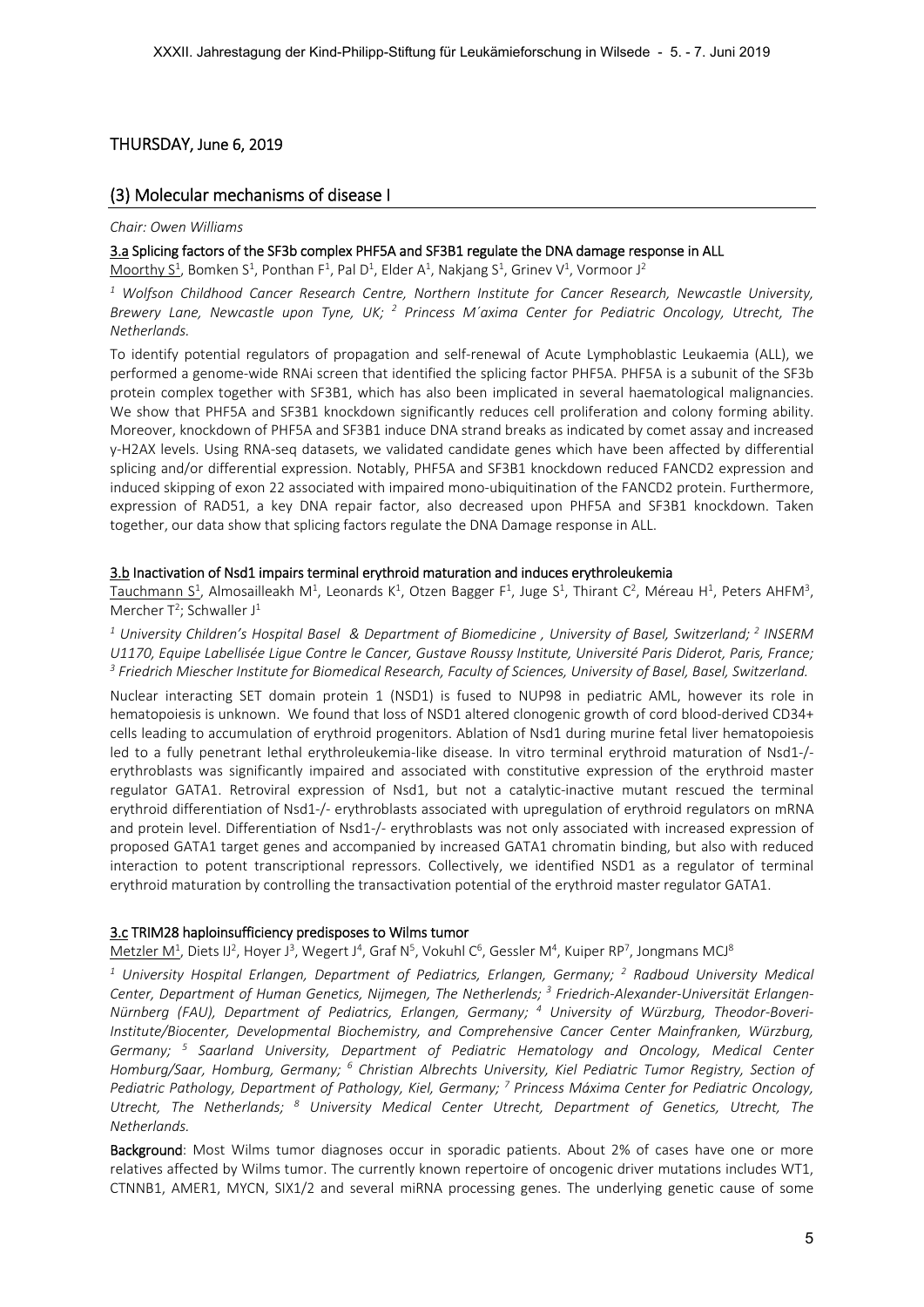familial cases remains unexplained, indicating the existence of other Wilms tumor predisposition genes. Method: Two families with two affected individuals were analyzed using germline exome sequencing. Additional 269 children affected with Wilms tumor were screened for mutations in this gene by targeted enrichment sequencing. Results: We identified heterozygous germline truncated mutations in TRIM28 in eleven children that become homozygous in the Wilms tumor tissue. The tumors showed an epithelial-type histology that stained negative for TRIM28 by immunohistochemistry. MRNA and protein level of TRIM28 were reduced suggesting that loss of TRIM28 is the main driver of tumorigenesis. Conclusions: Our data identify TRIM28 as a novel Wilms tumor predisposition gene, functioning as a classical tumor suppressor gene in Wilms tumor.

# 3.d CRISPR‐mediated genome editing of t(4;11) in human prenatal and perinatal hematopoietic stem/ progenitor cells

Torres-Ruiz R<sup>1</sup>, Bueno C<sup>1</sup>, Velasco-Hernandez T<sup>1</sup>, Roca-Ho H<sup>1</sup>, Gutierrez-Aguera F<sup>1</sup>, Quintana O<sup>2</sup>, Segovia JC<sup>2</sup>, Roy  $A<sup>3</sup>$ , Rodriguez-Perales S<sup>4</sup>, Menendez P<sup>1</sup>

# *1 Josep Carreras Leukaemia Research Institute, Barcelona, Spain; <sup>2</sup> CIEMAT, Madrid, Spain; 3 University of Oxford Department of Paediatrics, UK; 4 CNIO, Madrid, Spain.*

Rearrangements of the MLL gene are associated with aggressive acute leukemia. The most common MLL‐ rearrangement is MLL‐AF4 which is the hallmark genetic abnormality of infant t(4;11) pro‐B ALL, it also has one of the lowest mutation rates among cancers. It is associated with poor prognosis and displays a very brief latency, raising the question of how this disease evolves so rapidly. Despite worldwide efforts, progress about its aetiology, pathogenesis and cellular origin remains unresolved. In order to contribute to these unresolved questions, we have applied a CRISPR/Cas9-mediated genome editing strategy to recreate the  $t(4;11)$ translocation in HSPC isolated from different ontogeny stages including fetal liver and cord blood derived HSPCs. The genome edited HSPCs at distinct developmental stages have been functionally assayed to address whether  $t(4;11)$  initiates leukemogenesis on its own or whether secondary cooperating hits are required for an overt leukemia. These pioneering studies will reveal a precise understanding on the impact of such chromosomal rearrangements on leukemogenesis, and provide a humanized disease model, offering a platform for new treatment strategies.

## 3.e Therapeutic application of the tumour suppressive miR‐193b in acute myeloid leukaemia

Issa H, Bhayadia R, Klusmann JH

## *Martin‐Luther‐University Halle‐Wittenberg; Germany.*

Dysregulation of microRNAs (miRNAs) is a hallmark of leukaemogenises. Many miRNAs regulate leukaemic cell proliferation by modulating several kinases or interfering with the expression of key proto‐oncogenes. miR‐193b expression is globally downregualted in Acute Myeloid Leukaemia (AML) and we found that low endogenous level of miR-193b is an independent marker for poor prognosis in adult and paediatric AML. Restoring the expression of miR‐193b might provide a therapeutic window. Ectopic lentiviral expression of miR‐193b or transient induction of miR‐193b mimics reduced CCND1 expression, induced G1 cell cycle arrest and triggered apoptosis in various AML cell lines and patient blasts in vitro. The regulatory mechanism of miR‐193b was found to be driven by targeting several components of MAPK pathway including the KIT/RAS/RAF/MEK/ERK cascade. We are developing a lipid nanoparticle based delivery system to restore the tumour suppressor activity of miR-193b in AML patient derived xenografts in vivo and exploiting this therapeutic intervention with current AML treatment.

## 3.f Genome‐wide CRISPR screen in patient derived cells reveals the mechanism of ALL chemoresistance

Szoltysek K<sup>1</sup>, Dormon K<sup>1</sup>, Blair H<sup>1</sup>, Tirtakusuma R<sup>1</sup>, Dodd C<sup>1</sup>, Law E<sup>1</sup>, Nakjang S<sup>1</sup>, Pal D<sup>1</sup>, Vormoor J<sup>2</sup>, Heidenreich  $O<sup>1</sup>$ 

## <sup>1</sup> Northern Institute of Cancer Research, Newcastle University, Newcastle upon Tyne, UK; <sup>2</sup> Princess Maxima *Center for Pediatric Oncology, Utrecht 3584CS, the Netherlands.*

ALL (acute lymphoblastic leukaemia) treatment is associated with significant infection‐related mortality that comes as a consequence of currently used genotoxic drugs. Despite of therapy improvement, occurrence of cancer relapse results in a relatively poor outcome and still remains one of the major therapeutic challenges. Here, we performed a study to investigate the mechanism of dexamethasone resistance in a model of TCF3‐HLF (t(17;19)‐positive) ALL. We have performed a genome‐wide CRISPR screen in patient‐derived xenografts (PDX)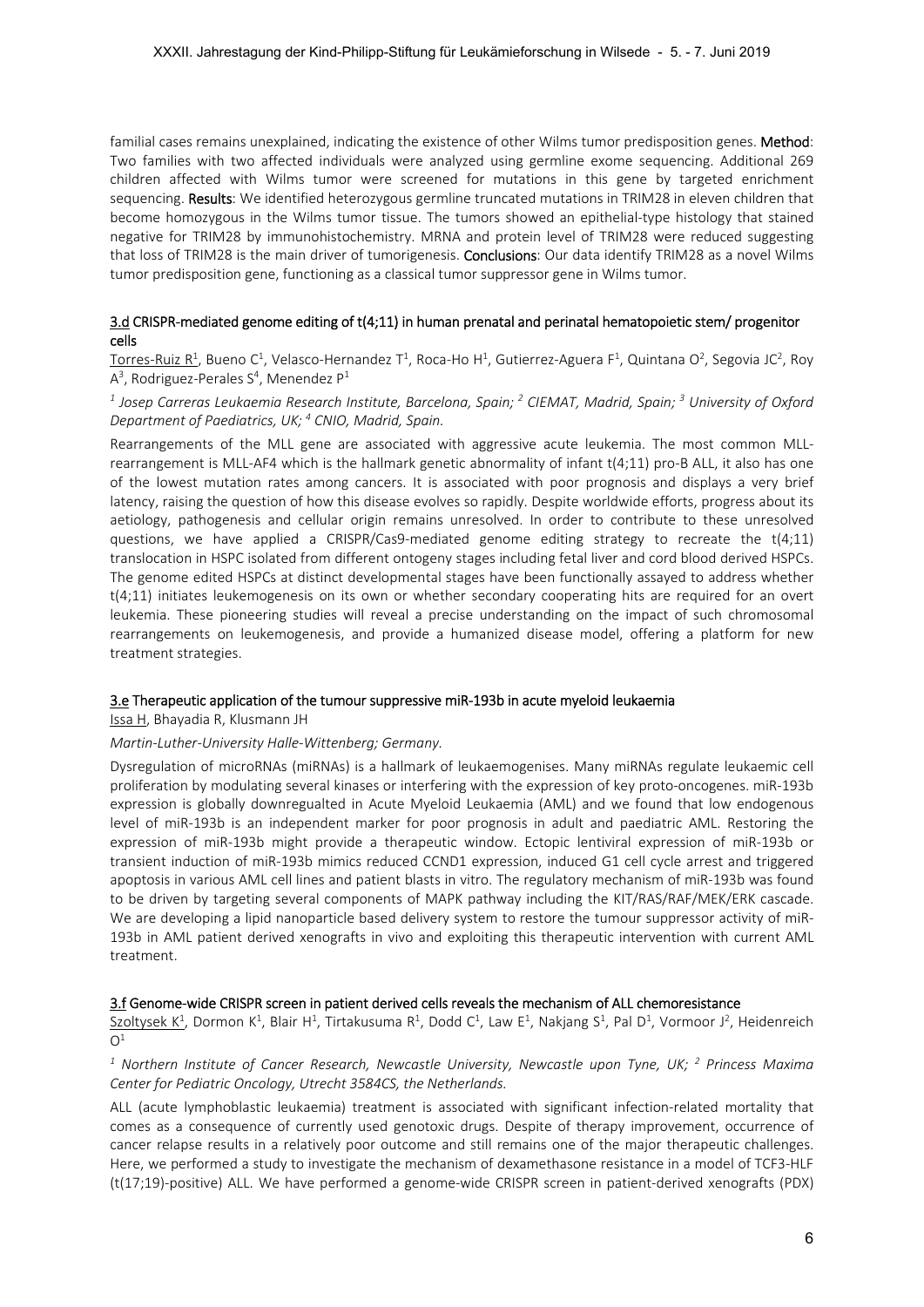both in vitro and in vivo. For the in vitro approach we have used co-culture system of patient-derived material with different types of human stromal cells (mesenchymal and endothelial-like), which allowed us to recreate oncogenic microenvironment as well as to provide support for growth and proliferation of primary ALL samples in vitro. We have identified the glucocorticoid receptor NR3C1 as the gene which deletion possibly drives the mechanism of chemoresistance in this type of high risk ALL. Most importantly, we have shown that genomewide screens are able to predict the relapse in primary ALL samples.

#### 3.g CRISPRi screen to identify functional long noncoding RNAs in pediatric acute myeloid leukemia

Ng M<sup>1</sup>, Bhayadia R<sup>1</sup>, Schwarzer A<sup>2</sup>, Heckl D<sup>2</sup>\*, Klusmann JH<sup>1</sup>\*

<sup>1</sup> Martin‐Luther‐University Halle‐Wittenberg; Germany; <sup>2</sup> Hannover Medical School, Hannover, Germany.

Long noncoding RNAs (lncRNAs) have emerged as new regulators of gene expression. Large-scale studies highlight their precise expression patterns, and many are implicated in pathophysiological processes, but the vast majority still lack functional characterization. We previously profiled lncRNA expression in the human blood system and in pediatric acute myeloid leukemia (AML) samples, and found stem cell and subtype-specific signatures in AML blasts. To identify functional candidates, we screened 619 of these lncRNAs in a CRISPRi‐based dropout approach. Of 26 hits, 10 were validated via proliferation assays and qPCR. One candidate stood out as essential in 6 of the 8 cell lines tested – LNC666, a nuclear‐enriched transcript whose knockdown is marked by megakaryocytic M-07es. It is flanked by two coding genes, both of which seem dispensable for AML cells as shown by CRISPR-Cas9 knockout. Meanwhile, shRNAs against LNC666 and gene excision both led to a growth disadvantage, with similar results in patient‐derived xenografts in vivo. In healthy CD34+ cells, LNC666 knockdown reduced erythroid differentiation. Our results suggest LNC666 as an important lncRNA for the pathogenesis of AML.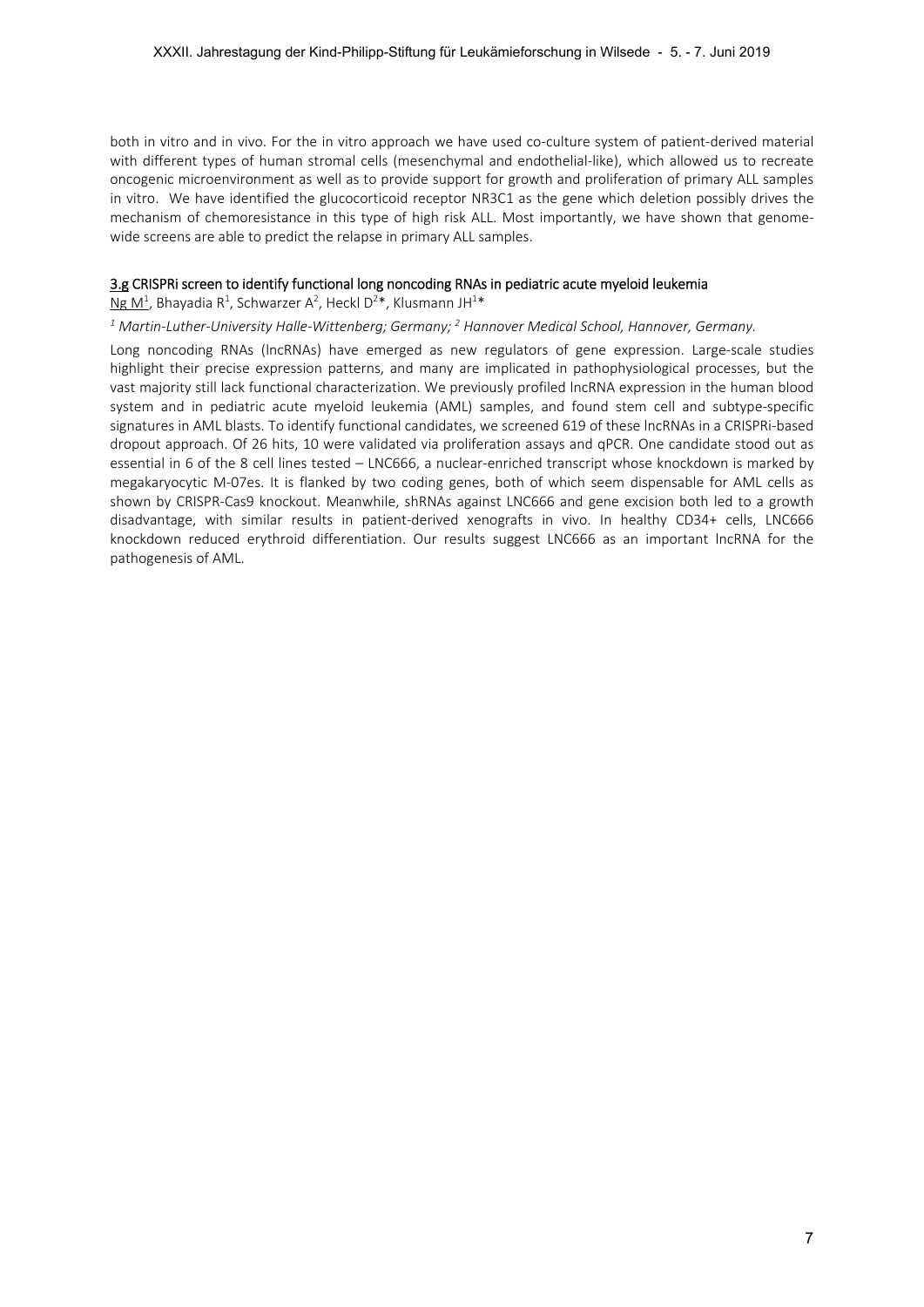# (4) Drugs I

# *Chair: Torsten Pietsch*

# 4.a Tumour Necrosis Factor receptor (TNFR)‐signalling dependent killing in T‐cell acute lymphoblastic leukaemia (T‐ ALL)

Bell H<sup>1</sup>, Lalnunhlimi S<sup>1</sup>, Green M<sup>1</sup>, Van Delft F<sup>1</sup>, Krippner-Heidenreich, A<sup>2</sup>

*1 Wolfson Childhood Cancer Research Centre, Northern Institute for Cancer Research, Newcastle University,*  Newcastle upon Tyne, UK; <sup>2</sup> Princess Maxima Centrum for Pediatric Oncology, 3584 CS Utrecht, The Netherlands.

Autocrine TNF can promote cell survival and leukaemia progression and is associated with poor prognosis. SMAC-mimetics (SM), pharmacological inhibitors of IAPs, are critical regulators of TNF-signalling and are able to sensitise leukaemias to TNF-induced cell death. Here, we examine the mechanism of SM-sensitivity by investigating individual components of the TNF‐system. We found constitutive low level expression of TNFR1, whereas cell surface TNFR2 was detected at various expression levels in approximately 30% of T-ALLs. As expected, SM birinapant‐induced cell death was dependent on TNF production and promotes TNF‐induced cell death in various T‐ALL patient‐derived xenografts (PDX). Interestingly, correlation analyses revealed a very good correlation between SM-sensitivity and cell surface TNFR2. In line with this, shRNA-mediated knockdown of TNFR2 is sufficient to significantly diminish TNF/SM-induced cell death in T-ALL cell lines, whereas ectopic expression of TNFR2 primed TNFR2-negative T-ALL cell lines for TNF/SM-induced cell death. Together, our data demonstrate heterogeneous expression of TNFR2 in T-ALL, which determines the killing capacity of Smacmimetic birinapant.

## 4.b iPSC Model of Stepwise Leukemia Development in Congenital Neutropenia Reveals BAALC as a Key Mediator of Leukemogenesis

Dannenmann B<sup>1</sup>, Klimiankou M<sup>1</sup>, Mardan J<sup>1</sup>, Oswald B<sup>1</sup>, Solovyeva A<sup>1</sup>, Ritter M<sup>1</sup>, Kanz L<sup>1</sup>, Zeidler C<sup>2</sup>, Welte K<sup>3</sup>, Skokowa J<sup>1</sup>

<sup>1</sup> Department of Oncology, Hematology, Immunology, Rheumatology and Pulmonology, University Hospital Tuebingen, Germany; <sup>2</sup> Hematology / Oncology, SCNER, Hannover Medical School, Hannover, Germany; <sup>3</sup> *University Children's Hospital Tuebingen, Germany.* 

Recently, we reported a high frequency of cooperating RUNX1 and CSF3R mutations in CN patients that developed AML or MDS. We established a model for step-wise leukemia progression in CN using iPSC-based hematopoietic differentiation in combination with CRISPR/Cas9-mediated gene editing of iPSCs. Using this model, we confirmed that co-acquisition of CSF3R and RUNX1 mutations is sufficient to induce leukemia in CN. In addition, we identified BAALC (brain and acute leukemia, cytoplasmic) upregulation as a key leukemogenic event downstream of RUNX1 and CSF3R mutations. BAALC mRNA was upregulated in primary CN/AML blasts (n=5) and in CD34+ HSPCs generated from CN/AML iPSCs of two patients. Importantly, CRISPR/Cas9‐mediated knockout of BAALC in CN/AML-iPSCs inhibited proliferation and induced myeloid differentiation of CN/AML blasts. Using connectivity Map analysis of RNA-Seq data of iPSC-derived CD34+ cells, we identified a p38 MAPK/MK2 inhibitor that could possibly reverse BAALC‐mediated leukemogenic gene expression signature. Proliferation of primary CN/AML blasts, CN/AML‐iPSC‐derived CD34+ cells and BAALC‐expressing de novo AML blasts was decreased upon treatment with this inhibitor.

# 4.c Targeting c‐MYB in Acute Leukaemia through Drug Repositioning

# Clesham KJ, Gasparoli L, Virely C, Cantilena S, De Boer J, Williams O

*UCL Great Ormond Street Institute of Child Health, UCL, London, UK.* 

Novel treatments are urgently needed for childhood acute myeloid leukaemia (AML). The transcription factor c‐ MYB plays a central role in the development and maintenance of AML. We hypothesised that deregulation of c‐ MYB could be a therapeutic approach. We identified Withferin A (WfA) as a candidate for such therapy using connectivity MAP analysis. WfA induced degradation of c-MYB in AML cell lines, and demonstrated antileukaemic properties in vitro, inducing apoptosis and increased expression of differentiation antigens, and inhibiting colony formation. We provide initial evidence that a major part of WFA activity is through inhibition of oncogenic activation of c-MYB target genes: enrichment of a c-MYB activated gene list in drug-induced gene expression changes; partial rescue of colony formation and protein degradation in response to transient exposure to WFA, following expression of degradation-resistant c-MYB in AML cells. This work will now be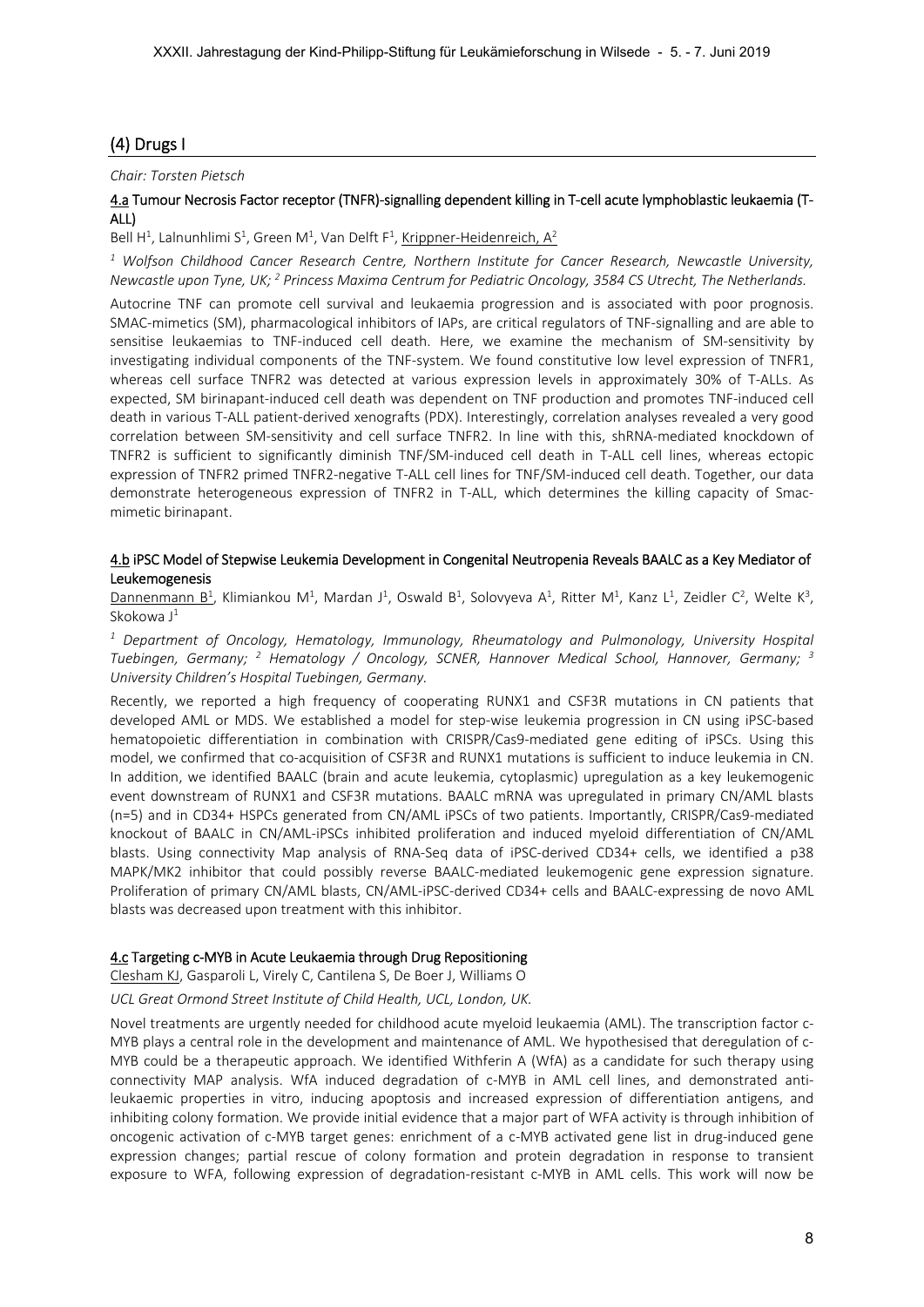extended to explore the mechanism by which WFA is modulating c-MYB, and its efficacy in primary patientderived cells in vitro and in vivo.

#### 4.d Functional analysis of class I HDAC inhibition in group 3 medulloblastoma to identify synergistic drug combinations

Vollmer J<sup>1</sup>, Ecker J<sup>1</sup>, Hielscher T<sup>2</sup>, Oehme I<sup>1</sup>, Oppermann S<sup>1</sup>, Peterziel H<sup>1</sup>, Witt O<sup>1</sup>, Milde T<sup>1</sup>

<sup>1</sup> Hopp Children's Cancer Center Heidelberg (KiTZ), Heidelberg, Germany ; Clinical Cooperation Unit Pediatric *Oncology German Cancer Research Center (DKFZ) and German Consortium for Translational Cancer Research (DKTK), Heidelberg, Germany; <sup>2</sup> Division of Biostatistics German Cancer Research Center (DKFZ) and German Cancer Consortium (DKTK), Heidelberg, Germany.* 

Medulloblastoma (MB) is a highly aggressive childhood brain tumour. Patients with Group 3 MB harbouring a MYC-amplification show particularly poor outcome. We and others have previously shown that MYC-amplified MBs are highly susceptible towards class I histone deacetylase inhibition (HDACi). In clinical trials HDACi monotherapy shows only modest efficacy in solid tumours. We here delineate the molecular effects of class I HDACi in MB to identify potentially synergistic drug combinations. The MYC-amplified MB cell line HD-MB03 was treated with class I HDACi entinostat. Transcriptional changes were determined by gene expression profiling, qPCR and western blot and functionally assessed using Gene Set Enrichment Analysis, Ingenuity Pathway Analysis and Cytoscape. Entinostat treatment evokes up/downregulation of various pharmacologically targetable biomechanisms including MHC‐antigen processing, vesicle processing, DNA damage, RNA processing, cell cycle, p53 and kinase signalling. We hypothesize a synergistic effect of entinostat and agents targeting these biomechanisms. In vitro synergy studies in MYC-amplified vs non MYC-amplified MB cell lines are currently ongoing.

### 4.e Screening assay to identify potential Taspase1 inhibitors

Luciano V<sup>1</sup>, Heering J<sup>2</sup>, Proschak E<sup>2</sup>, Marschalek R<sup>1</sup>

*1 Institute of Pharmaceutical Biology/DCAL, Goethe‐University of Frankfurt, Biocenter, Max‐von‐Laue‐Str. 9, D‐ 60438 Frankfurt/Main, Germany; <sup>2</sup> Institute of Pharmaceutical Chemistry, Goethe‐University of Frankfurt, Biocenter, Max‐von‐Laue‐Str. 9, D‐60438 Frankfurt/Main, Germany.* 

Introduction: Taspase1 is necessary to process the MLL protein and the oncogenic AF4-MLL fusions protein. In order to activate Taspase1, two proenzymes have to form a homodimer which causes an autoprotolytical activation. Unfortunately, Taspase1 is no classical "enzyme" rather than a "single action protein". Methods: A special HTRF-assay has been designed in combination with special Taspase1 mutants as read-out system to monitor Taspase1 activity over longer time periods (up to 48h). In addition, we also established a cell‐free system to measure Taspase1 activity. Results & Conclusion: The developed screening assays allow to perform high-throughput screens to identify potential inhibitors for the treatment of t(4;11) leukemia patients.

#### 4.f Analyzing the therapeutic efficacy of navitoclax and MCL‐1 inhibitors in juvenile myelomonyctic leukemia

Wu Y, Koleci N, Gallego‐Villar L, Mittapalli VR, Bohler S, Erlacher M

#### *University Medical Center Freiburg.*

Juvenile myelomonocytic leukemia (JMML) is a highly aggressive myeloid malignancy of early childhood, caused by constitutive RAS pathway activation and epigenetic deregulation. Most patients require hematopoietic stem cell transplantation but recently, the DNA methyltransferase inhibitor azacitidine was shown to have unprecedented activity against JMML, both in patients and in our xenograft model. Here we aim at investigating whether so-called BH3-mimetics can be used to treat JMML. For this, we are treating JMML xenograft mice with either ABT737 (a navitoclax analogue) or S63845, two BH3-mimetics inhibiting BCL-2/BCL-XL or MCL-1, respectively. In addition, we are analyzing whether low-dose azacitidine can sensitize JMML towards these drugs. While high-dose azacitidine showed efficient depletion of leukemic cells and, most importantly, leukemiainitiating cells (LICs), treatment with ABT737 resulted in a reduction of leukemic infiltrations but not LICs. In vitro, MCL-1 inhibition showed stronger cytotoxic activities on patient-derived JMML cells than BCL-2/BCL-XL inhibition.

# 4.g Establishment of new therapeutic options for the treatment of Myeloid Leukemia in Down syndrome (ML‐DS)

Samulowski D, Bhayadia R, Heckl D, Klusmann JH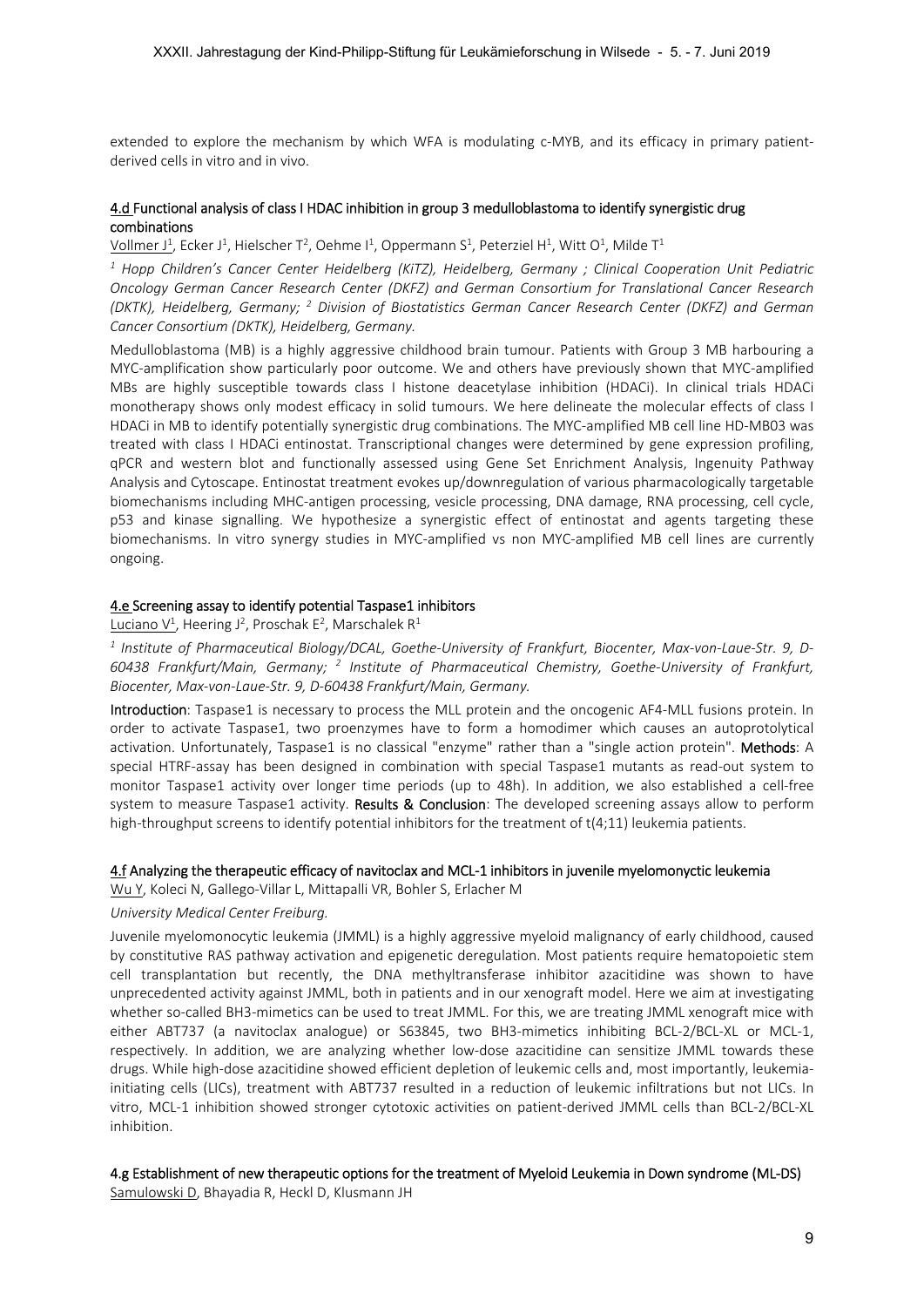## *Martin‐Luther‐University Halle‐Wittenberg, Germany.*

Children with DS have a 400‐fold increased risk of developing myeloid leukemia (ML‐DS). Although ML‐DS has a good prognosis, children with DS particularly suffer from the side effects of polychemotherapy. Hence, there is an urgent need for the development of new, more sustainable therapeutic agents. Expression studies and ML‐DS modeling in mice revealed high expression of antiapoptotic BCL2‐family member BCL‐XL as well as derepression of Lysine‐specific demethylase 1A (LSD1) target genes. Therefore, BCL inhibitor ABT‐263 (Navitoclax) and LSD1 inhibitors (iLSD1) present as promising drug candidates against ML‐DS. Various AML cell lines as well as leukemic blasts form AML patients were subjected to serially diluted concentrations of ABT-263 and iLSD1 in vitro, CD34+ cells served as control. Of note, ML‐DS leukemic blasts and cell lines exhibited clear antiproliferative response with IC50 values of 362 nM and 33 nM, whereas for CD34+ cells the IC50 was not achieved. The effectiveness of Navitoclax and iLSD1 highlight the importance of the corresponding pathways in the maintenance and progression of ML‐DS and give an outlook towards unexplored targeted therapeutic opportunities.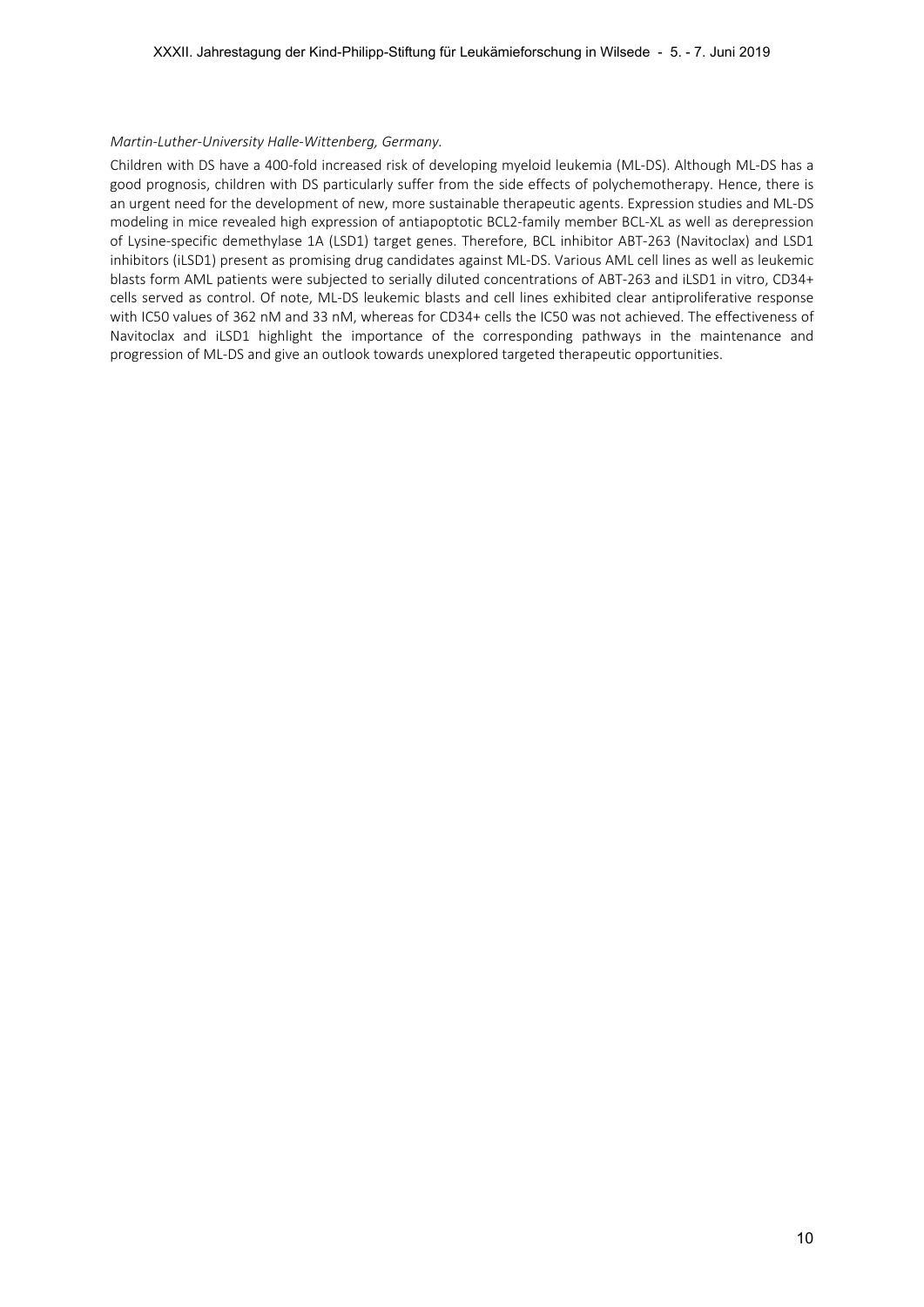# (5) Diagnostics and Biomarkers

## *Chair: Roland Kappler*

# 5.a Masked hypodiploidy against uniparental disomies in hyperdiploid ALL: Observations from the diagnostics perspective

Schieck M<sup>1</sup>, Lentes J<sup>1</sup>, Bergmann AK<sup>1</sup>, Möricke A<sup>2</sup>, Buchmann S<sup>2</sup>, Schrappe M<sup>2</sup>, Schlegelberger B<sup>1</sup>, Steinemann D<sup>1</sup>

*1 Department of Human Genetics, Hannover Medical School, Hannover, Germany; 2 Department of Pediatrics, University Hospital Schleswig‐Holstein, Campus Kiel, Kiel, Germany* 

Optimal treatment of pediatric B‐cell precursor acute lymphoblastic leukemia (pB‐ALL) relies on individual risk stratification of patients. Hypodiploidy represent a rare high risk group and is challenging to detect in many cases due to doubling of hypodiploid karyotypes (masked hypodiploidy), thereby creating numerous whole chromosome uniparental disomies (UPDs). For this reason, cases of pB‐ALL were subjected to CGH+SNP microarray analysis (n=447), which allows for detection of numerical and structural alterations including masked hypodiploidy and the recently discovered risk marker IKZF1plus. Masked hypodiploidy was discovered in seven cases. Notably, two masked hypodiploidies presented numerous trisomies alongside expected UPDs and tetrasomies. This indicates a more complex clonal evolution of masked hypodiploidy for some cases as appreciated in the literature to date. Interestingly, hyperdiploid karyotypes presented UPD of one or more chromosomes in about 20% of cases, demanding for a longitudinal analysis on whether these losses of heterozygosity might influence leukemogenesis and prognosis.

# 5.b Large amplicon droplet digital PCR for DNA‐based monitoring of pediatric chronic myeloid leukemia (CML)

Krumbholz M<sup>1</sup>, Goerlitz K<sup>1</sup>, Albert C<sup>1</sup>, Lawlor J<sup>1</sup>, Volz C<sup>1</sup>, Suttorp M<sup>2</sup>, Metzler M<sup>1</sup>

<sup>1</sup> University Hospital Erlangen, Department of Pediatrics, Erlangen, Germany; <sup>2</sup> Medical Faculty, Pediatric *Hemato‐Oncology, Technical University, Dresden, Germany.* 

Background: In the era of tyrosine-kinase inhibitor treatment stop trials in patients with CML, quantification of BCR-ABL1 fusion is an essential tool to guide treatment decisions. For detection of transcript-negative CML cells, DNA-based assays are an alternative approach. However, repeat-rich DNA sequences at the breakpoint limit the design of conventional PCR assays for minimal residual disease (MRD) monitoring. Method: Droplet digital PCR (ddPCR) was optimized for quantification of large amplicons (<1330 bp) to allow primer/probe set design outside repeat regions. DNA and RNA BCR‐ABL1 copy numbers of 687 specimens from 55 pediatric CML patients were compared. Results: Molecular characterization of genomic BCR-ABL1 fusion sites from pediatric CML patients revealed repeat elements at the breakpoint in 64% of cases. Using ddPCR, primers can be positioned outside repeat regions and large amplicons can be quantified with high sensitivity. Conclusions: The combination of ddPCR, double quenched probes and extended amplicons represents a valuable tool for MRD monitoring in CML and may be adapted to other translocation positive tumors.

# 5.c Stratification and prognosis of IGH‐DUX4 positive acute lymphoblastic leukemia in children

Müller J<sup>1</sup>, Fedders B<sup>1</sup>, Cario G<sup>1</sup>, Schrappe M<sup>1</sup>, Schewe D<sup>1</sup>, Möricke A<sup>1</sup>, Lilljebjörn H<sup>2</sup>, Fioretos T<sup>2</sup>, Zimmermann M<sup>3</sup>, Stanulla M<sup>3</sup>

<sup>1</sup> Department of Pediatrics, University Hospital Schleswig-Holstein, Kiel, Germany; <sup>2</sup> Clinical Genetics, Lund University, Lund, Sweden;<sup>3</sup> Pediatric Hematology and Oncology, Hannover Medical School, Hannover, Germany.

Introduction: Recently B-cell precursor acute lymphoblastic leukemia (BCP-ALL) with the presence of an IGH-DUX4 rearrangement was identified as a novel genetic subtype. The aim of the study presented here was to describe the prognostic relevance of IGH-DUX4 in patients treated according to the AIEOP-BFM ALL 2009 protocol. Methods: Patients diagnosed between 2010 and 2014 and negative for known recurrent genetic abnormalities (B‐others) were included. We used extracted DNA of leukemic bone marrow and peripheral blood cells and performed two different Multiplex-Long Range PCR-assays to detect all IGH-DUX4 rearrangements described in the literature so far. Demultiplexed PCR assays and Sanger sequencing were used to verify positive results. Results: 396 BCP-ALL cases were analyzed. In 29 of the 396 samples the IGH-DUX4 rearrangement was detected and verified (7.3%). Only 1 of the 29 patients with IGH‐DUX4 positive ALL was stratified as standard risk patient, 16 as medium risk and 12 as high risk patients. Four of the 29 patients relapsed. Conclusion: The IGH-DUX4 Rearrangement constitutes a genetic intermediate risk profile.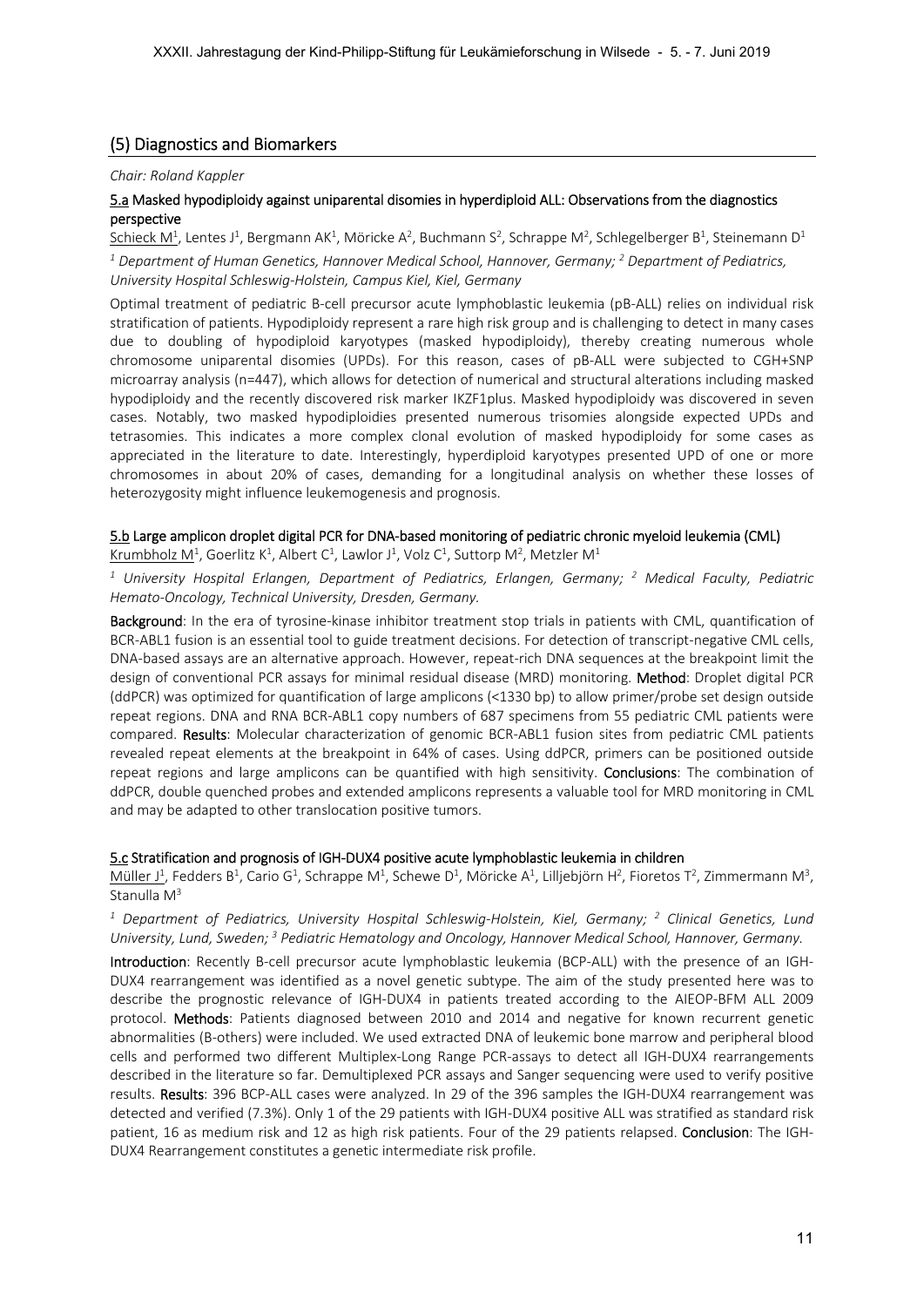# 5.dMultiplex droplet digital PCR‐based targeted enrichment NGS for identification of tumor markers in Ewing sarcoma (EwS)

Eiblwieser J, Krumbholz M, Semper S, Zierk J, Metzler M

*Department of Pediatrics, University Hospital Erlangen, Germany.* 

Background: Genomic EWSR1‐FLI1 fusion sequences have been used as non‐invasive tumor marker to assess therapy response in EwS patients by quantification of cell‐free circulating tumor DNA in plasma samples. Since fresh-frozen tumor biopsies are often not available, fusion sequences have to be identified in highly fragmented DNA from formalin‐fixed, paraffin‐embedded (FFPE) specimen. Methods: Patient‐specific EWS fusion genes were pre-amplified in a multiplex droplet digital PCR (mddPCR) using DNA from FFPE tumor samples. This library was then sequenced with the Ion S5 System. Results: The combination of mddPCR and targeted enrichment NGS improves the success rate for identification of genomic fusion sequences and facilitates their use as a biomarker for ctDNA monitoring. Analyses of ctDNA levels and clinical parameters from EWING2008 patients revealed correlation of ctDNA copy numbers and patients' risk factors. Discussion: MddPCR based targeted enrichment NGS strategy enables the identification of tumor specific fusion sequences from highly fragmented DNA samples and therefore allows their application as molecular tumor marker in a wider range of sample sources.

## 5.e Machine learning algorithms for the automated classification of pediatric anemia

 $\operatorname{\mathsf{Zierk}}$  J $^1$ , Rauh M $^1$ , Frömmel C $^2$ , Nöllke P $^3$ ; Niemeyer CM $^3$ , Metzler M $^1$ 

<sup>1</sup> Department of Pediatrics and Adolescent Medicine, University Hospital Erlangen, Erlangen, Germany; <sup>2</sup> MVZ Alexianer Labor GmbH, Berlin, Germany; <sup>3</sup> Division of Pediatric Hematology and Oncology, Department of *Pediatrics and Adolescent Medicine, Medical Center, Faculty of Medicine, University of Freiburg, Freiburg, Germany.* 

Anemia is a common laboratory finding in children, caused by a multitude of common to rare and minor to life‐ threatening diseases. Current diagnostic tests enable early and accurate recognition of the underlying diagnosis, but their use varies with physician experience and patient setting. We investigated whether machine learning algorithms for the automated interpretation of pediatric blood counts can support the differential diagnosis of anemia. A comprehensive database of pediatric blood counts (13,913 healthy children and 1,668 pathological samples: 29.3% iron deficiency anemia, 9.2% Blackfan Diamond Anemia, 39.9% myelodysplastic syndrome, 16.4% vitamin B12‐deficiency, and 5.2% heterozygous β‐Thalassemia) was split into training and validation datasets to develop different machine learning models. The best performing models predicted the diagnoses in the validation dataset with an accuracy of 99.9 % (classification as either "normal" or "abnormal") and 93.9 % (classification as "healthy" or specific diagnoses). This provides a proof‐of‐concept application of machine learning algorithms to support the diagnosis of complex hematological diseases in children.

# 5.f Identification of the genetic mechanisms linked to the occurrence of H3.3K27M mutation in pediatric diffuse intrinsic pontine gliomas

#### Kubiak K., Wiese M., Kramm C.

*Experimental Pediatric Neurooncology, Division of Pediatric Hematology and Oncology, Department of Pediatrics and Adolescent Medicine, University Medical Center Goettingen, Germany* 

Pediatric high‐grade gliomas (pedHGGs) account for 10‐15% of pediatric CNS tumors with very poor prognosis. 30‐40% of pedHGG carry a mutation in lysine 27 of histone 3 (H3K27M) resulting in an even worse prognosis. Although it is known that H3K27M‐mutation leads to global loss of H3K27 trimethylation (H3K27me3) with hyperacetylation of H3K27, the underlying biological mechanism is unknown. We hypothesize that the H3K27M‐ induced hyperacetylation (H3K27ac) by histone acetyltransferases, such as CREB Binding Protein (CBP), might be accompanied by a greater impact of acetylation‐dependent epigenetic readers, such as Bromodomain and Extra Terminal domain proteins (BET). To identify the probable distinct epigenetic and resulting tumor‐biological effects caused by H3K27M‐mutation within the same cellular and genetic background, isogenic cell lines with H3K27M-mutation and with H3 wildtype will be compared with each other. Additionally, to investigate the role of CBP and BET proteins in dependence on the H3-mutation status, siRNA-mediated knockdown will be performed. In summary, this project aims to determine the underlying mechanisms induced by H3K27M‐ mutation to identify therapeutic targets for affected patients with pedHGG.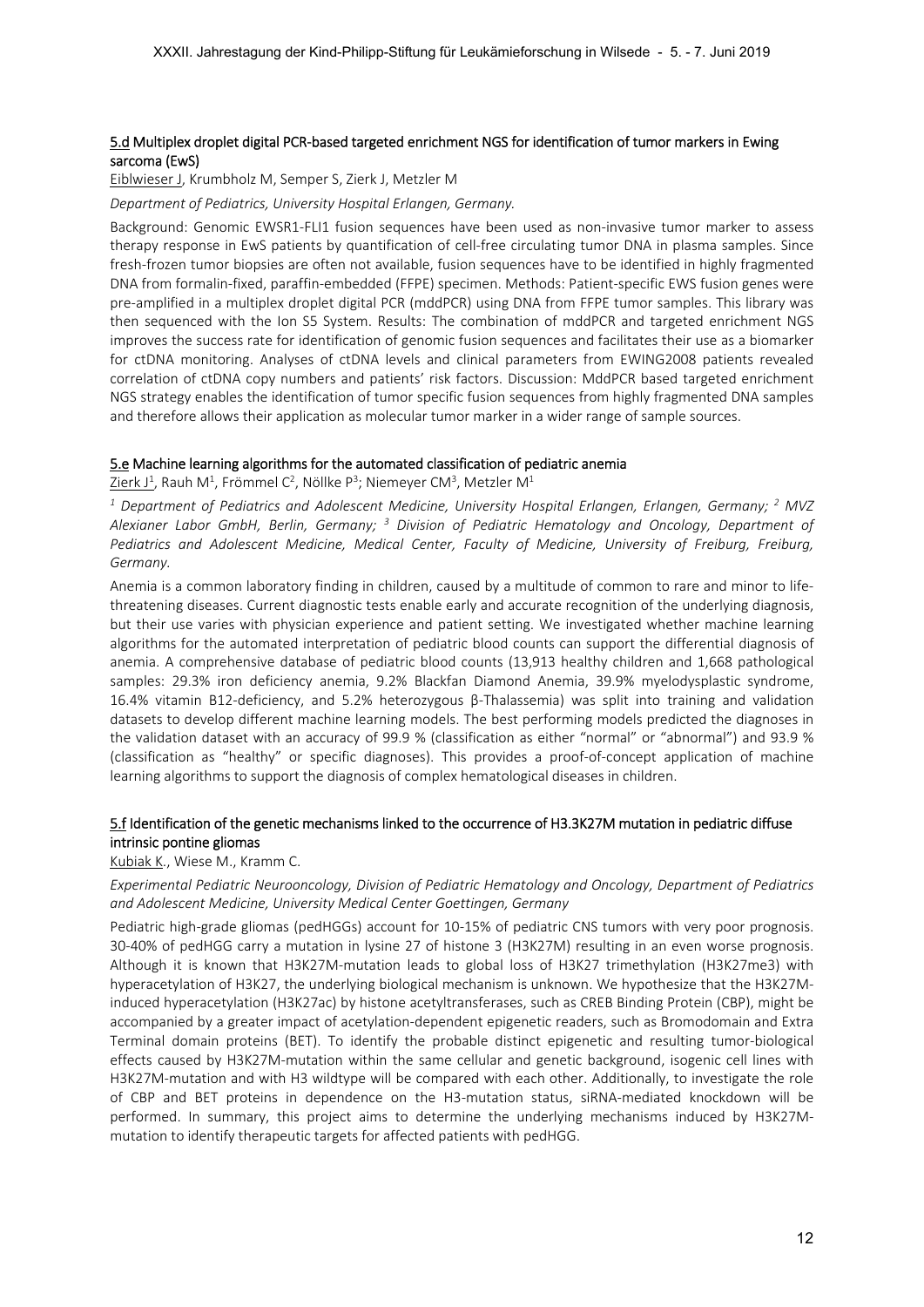# (6) Molecular mechanisms of disease II

#### *Chair: Deepali Pal*

# 6.a Deciphering the interactive network of the DLK1‐DIO3 locus in hematopoiesis and pediatric acute megakaryoblastic leukemia

Verboon LJ<sup>1</sup>, Schneider D<sup>2</sup>, Xu J<sup>3</sup>, Heckl D<sup>2</sup>, Klusmann JH<sup>1</sup>

<sup>1</sup> Martin-Luther-University Halle-Wittenberg; Germany; <sup>2</sup> Hannover Medical School, Hannover, Germany; <sup>3</sup> UT *Southwestern, Dallas, USA.* 

Non‐coding RNAs (ncRNAs) recently emerged as central regulators of chromatin and gene expression, posing a novel window for targeted therapies in pediatric acute megakaryoblastic leukemia (AMKL). We established a lncRNA expression atlas for the hematopoietic system including 46 pediatric acute myeloid leukemia samples, and discovered a ncRNA cluster within the DLK1-DIO3 locus that was highly expressed in hematopoietic stem cells (HSCs), megakaryocytes (MKs) and AMKL. ChIP‐Seq performed for human CD34+ hematopoietic stem and progenitor cells (HSPCs), MKs and monocytes showed cell type specific activating (H3K3me3) and repressing (H3K27me3) histone marks. Bisulphite sequencing revealed a significant correlation between MEG3 expression and the methylation status of a CpG island downstream of the first exon of MEG3. Lentiviral expression of several highly expressed miRNAs of the cluster in CD34+ HSPCs resulted in accelerated MK maturation in vitro. CRISPR‐Cas9‐mediated deletion of MEG3 impaired proliferation of AMKL cell lines. Our study establishes the DLK1‐DIO3 locus as an important regulator of megakaryopoiesis with different members controlling this process.

## 6.b Identification of GATA1s interaction partners in Down syndrome‐associated myeloid leukemia

Bräuer-Hartmann D<sup>1</sup>, Gialesaki S<sup>2</sup>, Labuhn M<sup>2</sup>, Heckl D<sup>2\*</sup>, Klusmann JH<sup>1\*</sup>

<sup>1</sup> Martin-Luther-University Halle-Wittenberg; Germany; <sup>2</sup> Hannover Medical School, Hannover, Germany.

Children with Down syndrome (DS) are at high risk of developing myeloid leukemia (ML‐DS). Up to 30% of newborns with DS develop a pre-leukemic transient abnormal myelopoiesis (TAM). TAM is characterized by GATA1 mutations (GATA1s) that result in a shorter form lacking the N-terminal transactivation domain. How trisomy 21 cooperates with GATA1s in TAM development is not fully understood. In a CRISPR/Cas9 screen, RUNX1 lost resulted in depletion of ML‐DS cells. Additionally, we observed differential RUNX1 isoform expression in AMKL (non-DS) and ML-DS primary cells compared to normal hematopoietic stem/ progenitor cells or terminally differentiated cells. In a newly established TAM/ML-DS assay, GATA1s synergized with particular isoforms leading to a hyperproliferative phenotype in vitro and induction of leukemia in vivo. This was further confirmed by co-immunoprecipitation assays followed by mass spectrometric analysis and DNA sequencing, showing differences in the physical interactions of GATA1/GATA1s and RUNX1 isoforms as well as at genomic loci in TAM and ML‐DS. These results highlight the importance of analyzing all isoforms of a gene when studying its function in leukemogenesis.

# 6.c Isolation and characterization of tumor‐derived exosomes from a patient‐derived xenograft mouse model of acute leukemia

Bartholomé  $R^1$ , Arner A<sup>1</sup>, Becker M<sup>2</sup>, Jeremias I<sup>1</sup>, Binder V<sup>1</sup>

<sup>1</sup> Dr. von Hauner Children's Hospital, Pediatric Hematology/Oncology, LMU Munich, Germany; <sup>2</sup> Research Unit *Apoptosis in Hematopoietic Stem Cells, Helmholtz Zentrum München, German Research Center for Environmental Health, Munich, Germany.* 

Exosomal cargo has been found dysregulated in various neoplasias, including acute leukemias. Yet, in primary patients' material, it is uncertain whether the found biomarkers are derived from tumor exosomes (TEX) or from surrounding tissue. To circumvent this problem, we use a patient-derived xenograft (PDX) mouse model of acute leukemia. We capture serum exosomes with a human specific antibody against the exosomal marker CD63. Exosomes and their RNA are analyzed with human specific cytometry and PCR assays to confirm the human origin. Our assay reveals high sensitivity, detecting human exosomes in human:mouse serum titrations down to a ratio of 1:100 and in the serum of PDX mice. Bioanalyzer analysis confirms a distinctive enrichment of small RNAs. Exosome levels and their RNA amounts are increased in full‐blown leukemia mice compared to control mice. Our human‐specific exosome capture assay indicates that leukemic cells are utilizing exosomes to communicate with their microenvironment, and potentially distant tissues. Applying this method, we will sequence TEX-derived RNA from different ALL risk groups to detect high risk patients upfront with a serum sample at time of diagnosis.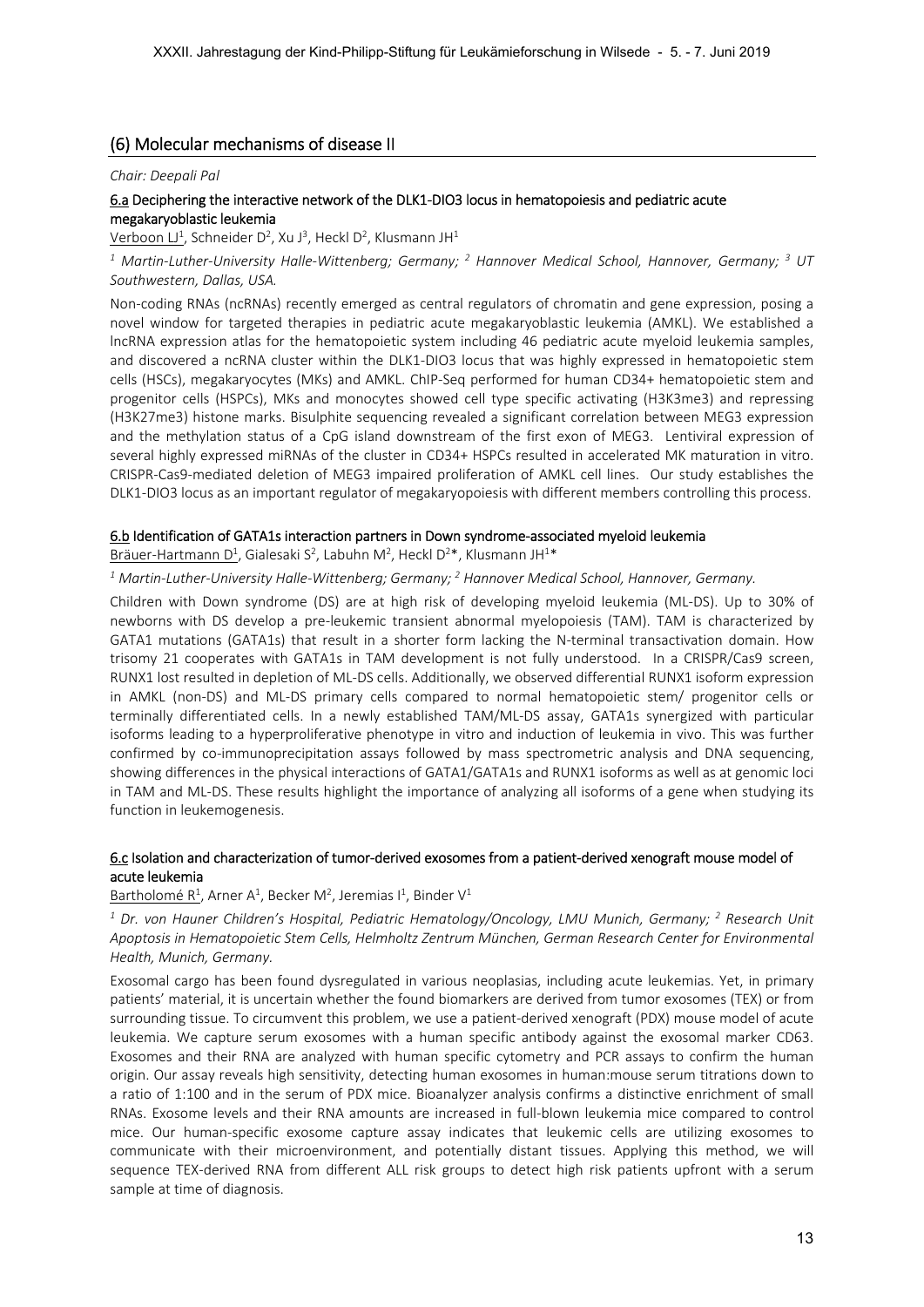## 6.d Interrogating the role of chromatin regulator BRD4 in the DNA damage response in medulloblastoma

Vu-Han TL<sup>1</sup>, Lam FC<sup>2</sup>, van de Kooij B<sup>2</sup>, Bandopadhayay P<sup>3</sup>, Beroukhim R<sup>3</sup>, Sarkaria J<sup>4</sup>, Horstmann M<sup>1</sup>, Yaffe MB<sup>2</sup> <sup>1</sup> Forschungsinstitut Kinderkrebs Hamburg, Universitätsklinikum Hamburg-Eppendorf; <sup>2</sup> Koch Institute for *Integrative Cancer Research, Massachusetts Institute of Technology, Cambridge, MA, USA; 3 Dana‐Farber Cancer*  Institute, Boston, MA, USA; <sup>4</sup> Department of Radiation Oncology, Mayo Clinic, Rochester, Minnesota, USA.

Medulloblastoma (MB) is the most common malignant brain tumor in children. MYC‐driven tumors make up 40% of MBs and display the poorest prognosis. Treatment often has debilitating effects on patients, thus, novel molecularly targeted therapies could minimize adverse effects and improve treatment. Bromodomain and Extraterminal domain (BET) inhibitors were introduced as an alternative strategy for targeting MYC proteins, by impairing epigenetic regulation of MYC transcription. Emerging data show that MYC repression is not the only effect that BET inhibition has on various cancers. We interrogated the role of chromatin regulator BRD4 in the DNA damage response in MB. We showed that small-molecule BET inhibition can down-regulate key DNA repair proteins of various DNA repair pathways, and that BET inhibitors and BET degraders synergize with other established chemotherapeutic compounds in MB cell lines. We further demonstrated that transcriptional repression results in defective DNA repair, suggesting that the development of drug-combination therapies including BET‐inhibitors and established first‐line MB agents may enhance drug efficacy in MB patients.

# 6.e Analyzing the effects of oncogenic SHP2 on apoptosis signaling during malignant transformation

Koleci N<sup>1</sup>, Wu Y<sup>1</sup>, Mittapalli V R<sup>1</sup>, Bohler S<sup>1</sup>, Molnar Ch<sup>1</sup>, Weiss J M<sup>1</sup>, Erlacher M<sup>2</sup>

<sup>1</sup> Dept of Pediatrics & Adolescent Medicine, Faculty of Biology, University Medical Center Freiburg; <sup>2</sup> University *Medical Center Freiburg.* 

Juvenile myelomonocytic leukemia (JMML) is a very aggressive myeloproliferative neoplasia of early childhood. The most aggressive subtype is caused by mutations in PTPN11 coding for SHP2 that lead to activation of the RAS/MAPK, PI3K/AKT and Rho signaling pathways. Apoptosis deregulation is an important hallmark in leukemia and it is known that apoptosis‐resistant cells are selected during malignant transformation. We have a special interest in the BCL-2 protein family that consists of pro- and anti-apoptotic members. It is known that RAS activation increases cell survival by regulating BCL‐2 proteins but it is unclear whether and how BCL‐2 proteins are involved in the different stages of RAS driven transformation. To address this, we use PTPN11 knockin mice prone to myeloproliferation and leukemia to investigate the regulation and roles of anti- and pro-apoptotic BCL-2 proteins before, during and upon malignant transformation. We are analyzing BCL‐2 protein regulation and apoptotic susceptibility in differentiated myeloid and monocytic cells as well as in stem and progenitor cells, and testing BH3‐mimetics for their therapeutic potential in patients with JMML.

# 6.f Chromosome structure and mitotic defects are major pathogenic mechanisms in hyperdiploid childhood B‐ALL.

Molina O<sup>1</sup>, Bueno C<sup>1</sup>, Bosch A<sup>2</sup>, Granada I<sup>1</sup>, Roca-Ho H<sup>1</sup>, Gutierrez-Agüera F<sup>1</sup>, Tirados S<sup>3</sup>, Pal D<sup>4</sup>, Ballerini P<sup>5</sup>, deBoer M<sup>6</sup>, Plensa I<sup>7</sup>, Calasanz MJ<sup>8</sup>, Rodríguez R<sup>3</sup>, Camos M<sup>7</sup>, Calvo M<sup>2</sup>, Menendez P<sup>1</sup>

*1 Josep Carreras Leukemia Research Institute, Barcelona, Spain; <sup>2</sup> University of Barcelona, Spain; <sup>3</sup> Instituto de*  investiación sanitaria del Principado de Asturias, Spain; <sup>4</sup> Newcastle University, UK; <sup>5</sup> Trousseau Hospital Paris, *France; <sup>6</sup> Princess Máxima Center for Pediatric Oncology, The Netherlands; <sup>7</sup> Sant Joan de Déu Hospital, Barcelona, Spain; 8 CIMA Lab Diagnostics, Pamplona, Spain.* 

High‐hyperdiploid B‐cell acute lymphoblastic leukemia (HHD‐ALL) is defined by the presence of 51‐67 chromosomes. HHD is thought to be the initiating oncogenic event in this subtype of B‐ALL but the molecular mechanisms leading to HHD remain unknown. The aim of this work was to study the contribution of mitotic defects to the origin of HHD-ALL. We set out to study the contribution of mitotic defects in BCP-ALL primary samples. Results showed that HHD-ALL cells grow significantly slower than Non-HHD-ALL. Immunofluorescence analysis showed an accumulation of HHD-ALL cells in prometaphase coupled with defects on chromosome biorientation and increased chromosome missegregation rates. HHD‐ALL cells showed high‐order chromosome architecture defects with reduced SMC2 levels at chromosome scaffolds and Aurora B kinase misslocalization from the centromere. Aurora B defects were coupled with cohesion defects and an impaired spindle assembly checkpoint, leading to mitotic slippage and increased apoptotic rates. Results suggest that chromosome condensation defects associated with Aurora B misslocalization in prometaphase is a major pathogenic mechanism contributing to the origin of HHD‐ALL.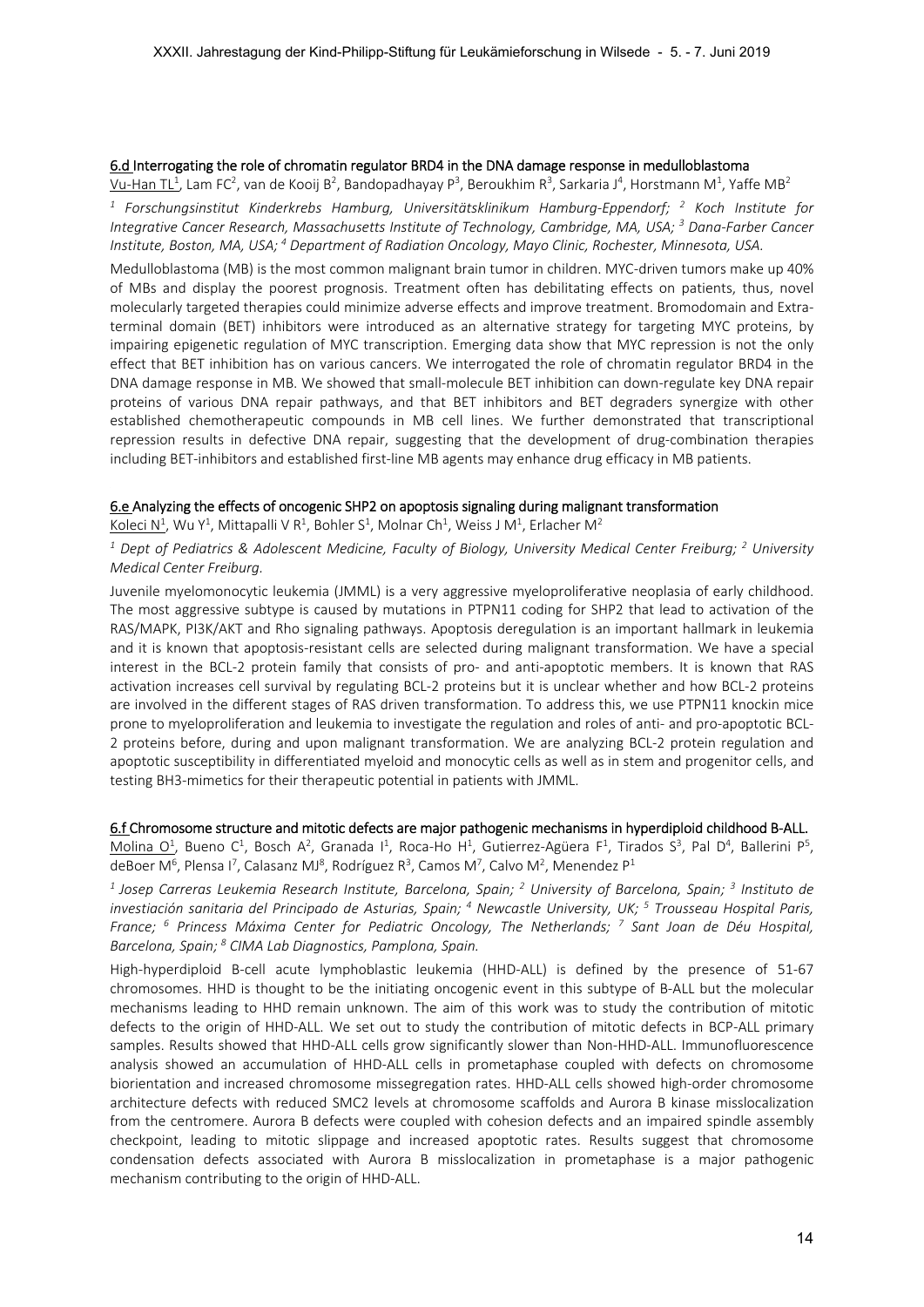# FRIDAY, June 7, 2019

# (8) Immunotherapy

#### *Chair: Olaf Heidenreich*

# 8.a Development of a novel central nervous system (CNS)-targeted CD19-antibody (AB) in acute lymphoblastic leukemia (ALL)

Winterberg  $D^1$ , Lenk L<sup>1</sup>, Tiwari S<sup>2</sup>, Oßwald M<sup>3</sup>, Vogiatzi F<sup>1</sup>, Schrappe M<sup>1</sup>, Gramatzki M<sup>3</sup>, Peipp M<sup>3</sup>, Kellner C<sup>4\*</sup>, Schewe  $DM^{1*}$ 

*1 Pediatric Hematology/Oncology, ALL‐BFM Study Group, Christian Albrechts University Kiel and University Hospital Schleswig‐Holstein, Campus Kiel, Germany; 2 Department of Radiology & Neuroradiology, Section Molecular Imaging, University Hospital Schleswig‐Holstein, Campus Kiel, Germany; 3 Division of Stem Cell Transplantation and Immunotherapy, Department of Medicine II, Christian Albrechts University Kiel and University Hospital Schleswig‐Holstein, Campus Kiel, Germany; 4 Department of Transfusion Medicine, Cell Therapeutics and Hemostaseology, University Hospital, LMU Munich, Munich, Germany* 

Introduction: The limited ability of drugs to cross the blood-brain barrier (BBB) hampers the eradication of leukemic blasts from the CNS. Furthermore, a relative lack of effector cells in the CNS can preclude the use of AB‐based immunotherapies in CNS leukemia. We aimed to create a CD19‐AB able to cross the BBB and exert ALL‐specific cytotoxicity in the CNS. Method: A CD19‐AB was fused to the BBB shuttle peptide Angiopep2 (An2) and cytotoxic tumor necrosis factor-related apoptosis-inducing ligand (TRAIL). Binding and killing of the AB were determined in vitro. For in vivo imaging, fluorescently labeled CD19‐AB was injected into immunodeficient mice bearing CD19+ ALL cells. Results: We engineered a CD19-An2-TRAIL-AB showing specific binding to CD19+ ALL cells as well as U87 MG glioma cells carrying the An2-mediated transcytosis promoting receptor LRP1. CD19-An2‐TRAIL‐AB induced programmed cell death in CD19+ ALL cells. Using IRDye coupling, we established an in vivo imaging technique to visualize binding of CD19‐ABs to ALL cells in the CNS.

## 8.b CD19 and CD22‐directed bispecific CAR for B‐cell acute lymphoblastic leukemia

Zanetti SR<sup>1</sup>, Velazco-Hernandez T<sup>1</sup>, Gutierrez-Agüera F<sup>1</sup>, Roca-Ho H<sup>1</sup>, Sánchez-Martínez D<sup>1</sup>, Petazzi P<sup>1</sup>, Torres R<sup>1,2</sup>, Molina O<sup>1</sup>, Torrebadell-Burriel M<sup>3</sup>, Vidriales-Vicente MB<sup>4</sup>, Hrusak O<sup>5</sup>, Fuster JL<sup>6</sup>, Juan M<sup>7</sup>, Bueno C, Menéndez P<sup>1</sup> *Josep Carreras Leukemia Research Institute, Barcelona, Spain; 2 Centro Nacional de Investigaciones Oncológicas,*  Madrid, Spain; <sup>3</sup> Hematology Laboratory, Hospital Sant Joan de Déu, Barcelona, Spain; <sup>4</sup> Servicio de Hematología, *Complejo Asistencial Universitario de Salamanca, Instituto de; Investigación Biomédica de Salamanca,*  Salamanca, Spain; <sup>5</sup> Department of Pediatric Hematology/Oncology, Faculty of Medicine, Charles University, *Prague, Czech Republic; 6 Sección de Oncohematología Pediátrica, Hospital Virgen de Arrixaca, Murcia, Spain; <sup>7</sup> Department of Immunology, CDB, Hospital Clínic de Barcelona, Hospital Sant Joan de Déu, Barcelona, Spain.* 

CD19 CAR‐T cells have shown impressive rates of clinical response in B‐cell acute lymphoblastic leukemia (B‐ALL) but CD19- relapses are still common. A combinational targeting of multiple antigens represents a potential strategy to overcome this, so we developed a CAR containing binding domains for CD19 and CD22 in tandem (CD22/CD19 CAR) and we cloned it in a pCCL lentivector. Lentiviral particles were produced and used to transduce primary pre‐activated human T cells (anti CD3/CD28 plus IL7 and IL15) and we tested pre‐clinically the activity of our CD22/CD19 CAR for B‐ALL. Using CRISPR/Cas9‐edited CD19+CD22+, CD19+CD22‐, CD19‐CD22+ and double KO SEM cells we confirmed in in vitro cytotoxic assays the bispecificity of the CD22/CD19 CAR. In vitro and in vivo cytotoxic assays revealed that CD22/CD19 CAR achieves very similar cytotoxic potency than CD19 CAR but with significantly lower in vitro production of the pro‐inflammatory cytokines IL‐2, INF‐γ and TNF‐  $\alpha$  which may have major implications in lowering the rates of cytokine release syndrome toxicity. Further experimental work is underway to assess whether the CD22/CD19 CAR can contribute to delay/prevent longterm relapses.

# 8.c Low regulatory T-cells are associated with improved survival of neuroblastoma patients treated with anti-GD2 antibodies

Troschke-Meurer S<sup>1</sup>, Siebert N<sup>1</sup>, Marx M<sup>1</sup>, Zumpe M<sup>1</sup>, Ehlert K<sup>1</sup>, Loibner H<sup>2</sup>, Ladenstein R<sup>3</sup>

<sup>1</sup> University Medicine Greifswald, Germany; <sup>2</sup> Apeiron Biologics AG, Vienna, Austria; <sup>3</sup> St. Anna Children's Hospital and Children's Cancer Research Institute, Vienna, Austria.

Immunotherapies with anti-GD2 antibodies (Abs) have improved survival of high-risk neuroblastoma (NB) patients (pts). In a closed single-center program, 53 pts received 5 cycles of 6×106 IU/m2 subcutaneous IL-2 (d1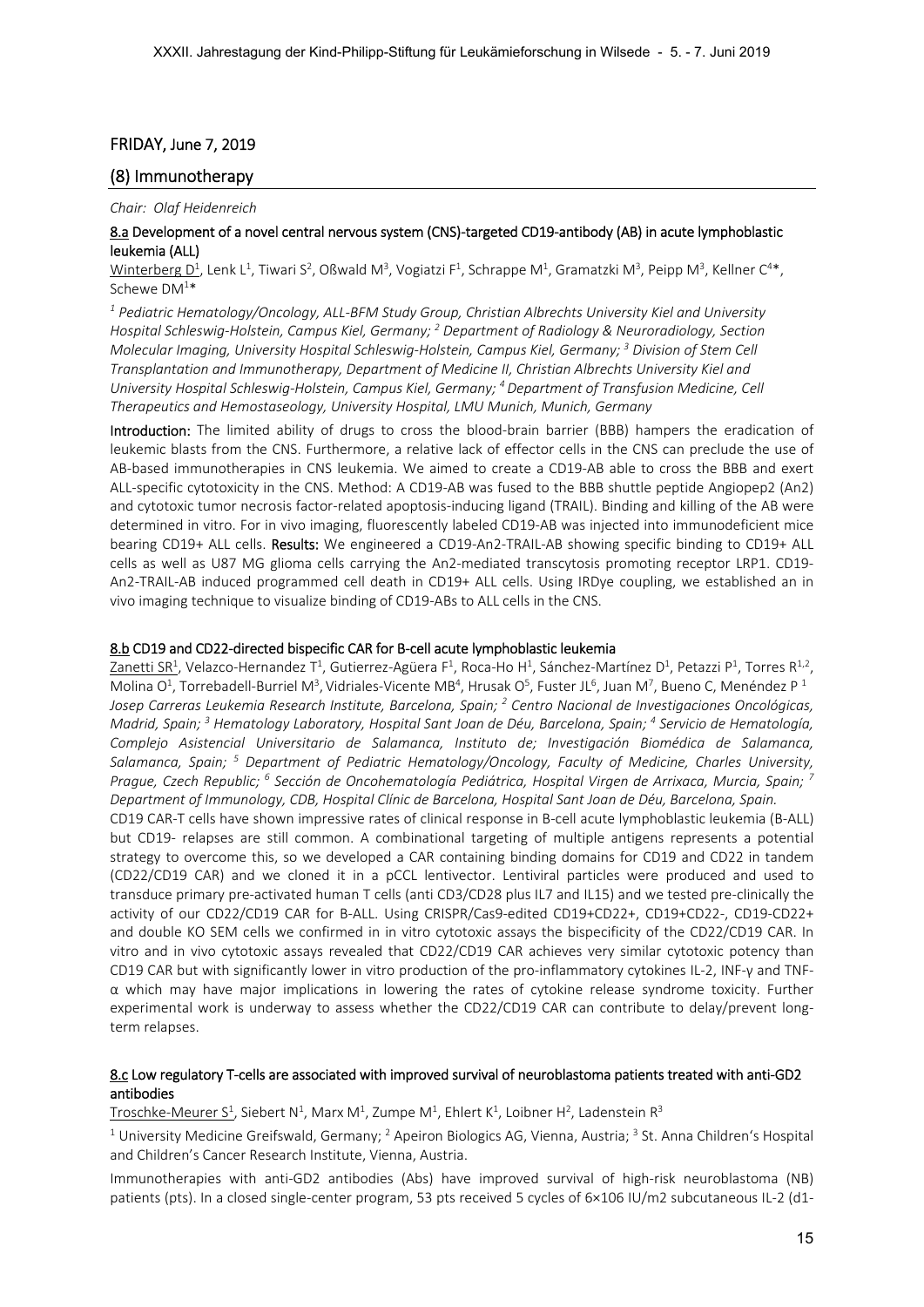5; 8-12) combined with long-term infusion (LTI) of 100 mg/m2 of the anti-GD2 Ab ch14.18/CHO (d8-18). Cytotoxic NK‐, regulatory T cells (Tregs) and neutrophils were analyzed by flow cytometry. IFN‐γ, IL‐6, IL‐10, IL‐18 and CCL2 serum concentrations were measured using bead-based immunoassays. All data were correlated with PFS. IL‐2 administration increased cytotoxic NK‐ and Treg cell counts in cycle 1 followed by further increase in subsequent cycles, whereas neutrophil levels were elevated only after the Ab infusion. Levels of IFN‐γ, IL‐6, IL‐ 10, IL‐18 and CCL2 were increased after the combined therapy. Importantly, pts with low Treg levels had significantly improved PFS compared to pts with high levels. Notably, Treg counts negatively correlated with INF‐ γ concentrations. In conclusion, LTI of ch14.18/CHO in combination with IL‐2 resulted in Treg induction that negatively correlated with IFN‐γ release and PFS.

# 8.d CRISPR/Cas9 Gene‐modification Platform of ELANE Mutations in iPSCs and HSPCs of Severe Congenital Neutropenia Patients

Nasri M<sup>1</sup>, Dannenmann B<sup>1</sup>, Ritter M<sup>1</sup>, Mir P<sup>1</sup>, Xu Y<sup>1</sup>, Klimiankou M<sup>1</sup>, Zeidler C<sup>2</sup>, Kanz L<sup>1</sup>, Welte K<sup>3</sup>, Skokowa J<sup>1</sup>

*1 Department of Oncology, Hematology, Immunology, Rheumatology, and Pulmonology, University Hospital*  Tuebingen, Tübingen, Germany; <sup>2</sup> Hematology / Oncology, SCNER, Hannover Medical School, Hannover, *Germany; 3 The University Children's Hospital Tuebingen, Tuebingen, Germany.* 

Severe congenital neutropenia (CN) is a monogenic bone marrow failure syndrome characterized by an absolute neutrophil count below 500/ul. Autosomal‐dominant ELANE mutations are the common cause of CN. ca. 15 % do not respond to G-CSF therapy at doses up to 50 µg/kg/day and ca. 15% of G-CSF treated patients developed MDS or AML. We aimed to develop a platform for CRISPR/Cas9 ribonucleoprotein (RNP)‐ or AAV‐ mediated gene correction or knockout of ELANE in induced pluripotent stem cells (iPSC) and primary HSPCs of CN patients. We observed that granulocytic differentiation of ELANE KO iPSC and HSPCs was comparable to healthy individuals and phagocytic function of the ELANE KO neutrophils also was normal. Simultaneously, CRISPR/Cas9 mediated correction of more severe ELANE mutations enables neutrophilic maturation of gene edited HSPCs and iPSCs of CN patients. Moreover, using whole transcriptome analysis, we identified key signaling pathways regulated by mutated ELANE in CN HSPCs. In summary, we established CRISPR/Cas9 based gene-modification platform for CN patient's HSPCs that can be also applied for the treatment of patients with other monogenic bone marrow failure Syndromes.

# 8.e Venetoclax enhances the efficacy of therapeutic antibodies in B‐cell malignancies

Heymann J<sup>1</sup>, Vogiatzi F<sup>1</sup>, Rösner T<sup>2</sup>, Lenk L<sup>1</sup>, Cario G<sup>1</sup>, Schrappe M<sup>1</sup>, Valerius T<sup>2</sup>, Peipp M<sup>2</sup>, Kellner C<sup>2</sup>, Schewe DM<sup>1</sup> *1 Pediatric Hematology/Oncology, ALL‐BFM Study Group, Christian Albrechts University Kiel and University Hospital Schleswig-Holstein, Campus Kiel, Germany; <sup>2</sup> Division of Stem Cell Transplantation and Immunotherapy, Department of Medicine II, Christian Albrechts University Kiel and University Hospital Schleswig‐Holstein, Campus Kiel, Germany.* 

Aim: In B-cell-neoplasias, patients with high Bcl-2 expression often have a poor prognosis. This includes patients with double-hit lymphomas (DHL), Burkitt's lymphoma (BL) and t[17;19]-positive ALL. We examined the role of the Bcl-2 inhibitor Venetoclax (VTX) on the efficacy of therapeutic antibodies. Methods: Antibody-dependent cell-mediated cytotoxicity (ADCC), complement-dependent cytotoxicity (CDC) and antibody-dependent cellmediated phagocytosis (ADCP) were measured in cell line and PDX models of DHL, BL and t[17;19]‐ALL with the antibodies Rituximab (RTX), Daratumumab (Dara) and CD19‐DE (a proprietary engineered antibody) in combination with VTX. Effects of VTX on the ADCP capacities of Rituximab (RTX) and CD19‐DE were examined in vivo in xenograft mice. Results: ADCC and CDC were not enhanced by VTX. Increased ADCP by human and murine macrophages were detected in DHL cell lines with VTX/RTX and VTX/Dara, in BL‐PDX with VTX/RTX and in t[17;19]‐PDX with VTX/CD19‐DE. Mice treated with VTX/RTX and VTX/CD19‐DE showed superior survival as compared to VTX, RTX or CD19-DE alone. **Conclusion**: VTX enhances the efficacy of antibodies in B-cellmalignancies in vitro and in vivo.

## 8.f Blockade of suppressive myeloid cells is effective against neuroblastoma

von Lojewski, L Marx M, Troschke‐Meurer S, Zumpe M, Lode H, Siebert N *University Medicine Greifswald, Pediatric Hematology and Oncology.*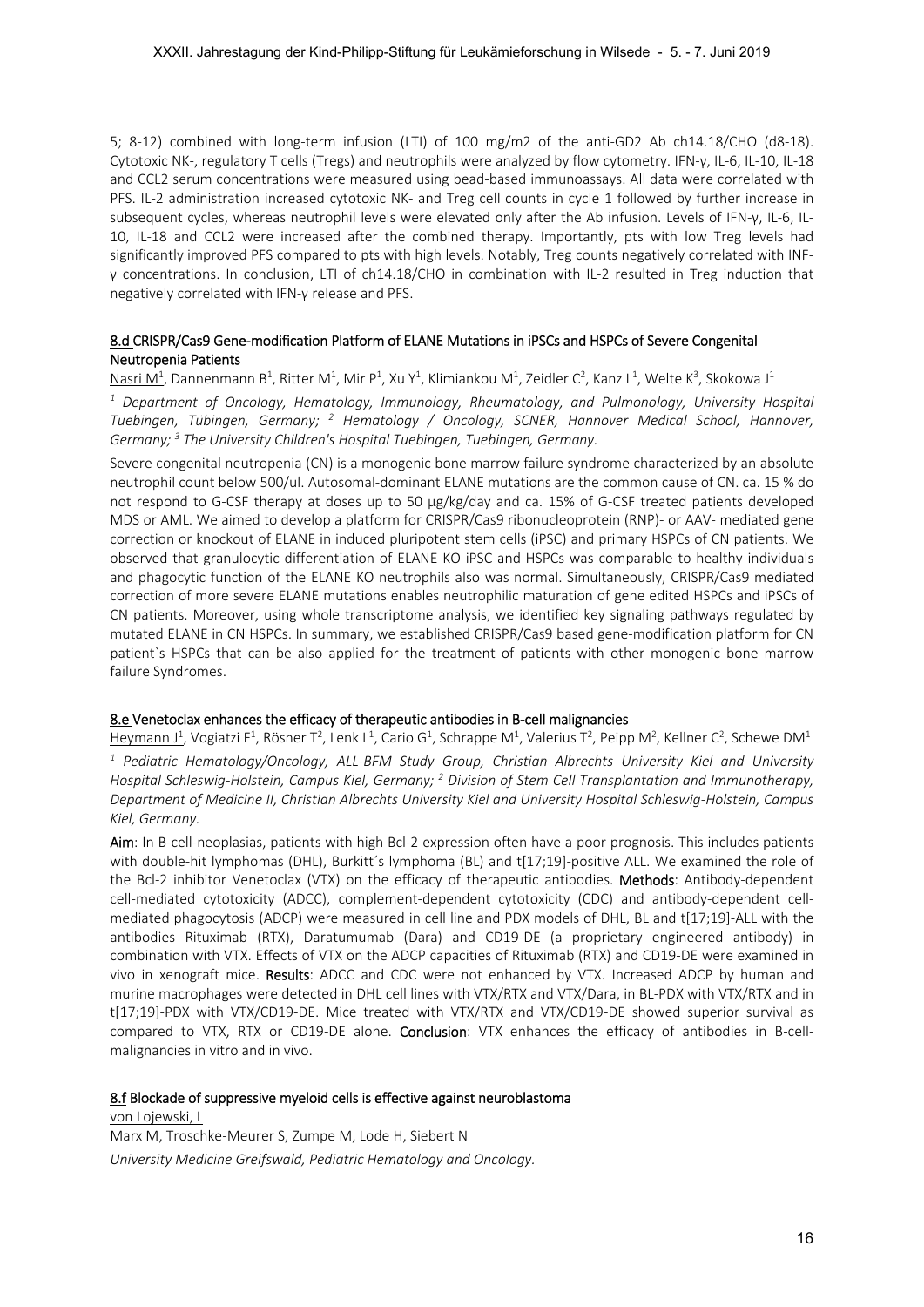Neuroblastoma (NB) is a challenging pediatric cancer with a 5‐year survival rate below 50% in high‐risk patients. Improvements were achieved with anti‐GD2 therapies, but many patients still relapse. CD11b+ immune suppressive cells of myeloid lineage represent a promising target, as their immunosuppressive role in tumorigenesis was shown. Here, we analyzed myeloid‐derived suppressor cells (MDSC) and the expression of MDSC‐associated genes in a syngeneic NB mouse model. To show tumor promoting effects of CD11b+ cells and MDSC, these two cell populations were blocked by anti‐CD11b monoclonal antibody administration or selectively depleted by low dose 5‐Fluorouracil (5‐FU) treatment, respectively. High numbers of CD11b+ leukocytes and a strong tumor-dependent induction of MDSC-associated genes could be shown by flow cytometry, immunohistochemical and RT-PCR analyses. MDSC depletion by both anti-CD11b and 5-FU treatment (superior effect) reduced the expression of MDSC‐associated genes, delayed tumor growth and improved survival, suggesting a negative role of MDSC in NB. In conclusion, the depletion of immune suppressive myeloid cells resembles a promising treatment strategy against NB.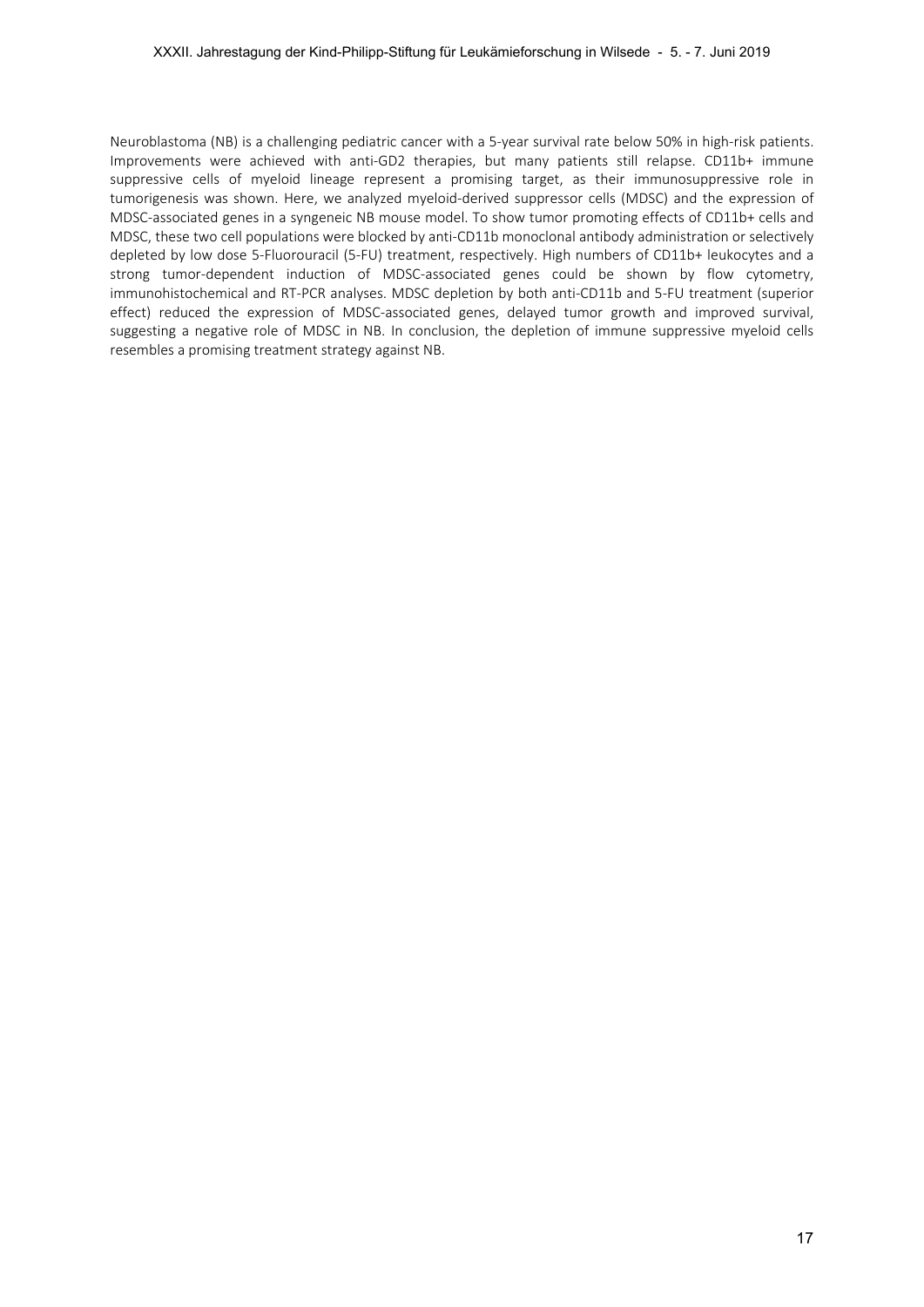# (9) Molecular mechanisms of disease III

#### *Chair: Jasper de Boer*

## 9.a Too little is too much: Leukemogenesis in the Gata2 syndrome

Weiss JM<sup>1</sup>, Mittapalli VM<sup>1</sup>, Molnar C<sup>1</sup>, Schmitt I<sup>1</sup>, Andrieux G<sup>2</sup>, Gonzalez I<sup>3</sup>, Börries M<sup>2</sup>, Quintanilla-Martinez L<sup>3</sup>, Niemeyer CM<sup>1</sup>, Erlacher M<sup>1</sup>

<sup>1</sup> Division of Pediatric Hematology and Oncology, University Medical Center, Freiburg, Germany; <sup>2</sup> Institute of *Molecular Medicine and Cell Research, Albert‐Ludwigs‐University Freiburg, Freiburg, Germany; <sup>3</sup> Institute of Pathology and Neuropathology and Comprehensive Cancer Center Tübingen, University Hospital, Tübingen, Germany.* 

GATA2 is a transcription factor required for the generation/maintenance of hematopoietic stem cells. Strikingly, up to 75% of GATA2 haploinsufficient individuals develop myelodysplastic syndromes with a high risk of progression to leukemia. As the mechanism behind it is unknown, we aimed at deciphering how GATA2 haploinsufficiency drives leukemogenesis. We hypothesized that GATA2 haploinsufficiency either directly induces leukemia or provokes bone marrow failure, which later develops into secondary leukemia. To test these hypotheses, we analyzed the oncogenic potential of Gata2+/- in proliferation assays and after mutagen treatment. In parallel we assessed their susceptibility to provoke bone marrow failure by subjecting them to different cell stresses (ageing, transplantations). We discovered that Gata2+/‐ cells produced premalignant cells in vitro and accelerated leukemogenesis in vivo. Transplantation of Gata2+/- cells resulted in bone marrow failure. Our results show that Gata2 haploinsufficiency drives on the one hand leukemogenesis and on the other hand fuels bone marrow failure. We are now investigating the link and the mechanism behind this intriguing paradoxal behavior.

## 9.b Using acute promyelocytic leukemia to study the H3.3 histone chaperone system and its role in pediatric malignancies

# Cui W<sup>1</sup>, Guan Y<sup>2</sup>, Xydous M<sup>1</sup>, Schlüter H<sup>2</sup>, Sternsdorf T<sup>1</sup>

<sup>1</sup> Research Institute Children's Cancer Center Hamburg and Clinic of Pediatric Hematology and Oncology, University Medical Center Hamburg-Eppendorf, Hamburg, Germany; <sup>2</sup> Institute for Clinical Chemistry and *Laboratory Medicine, University Medical Center Hamburg‐Eppendorf, Hamburg, Germany.* 

Cancer genome projects have discovered frequent mutations in genes for Chromatin-remodeling-factors in pediatric tumors. These include genes encoding Daxx and ATRX, two proteins involved in deposition of histone variant H3.3, indicating a role for H3.3 deposition in carcinogenesis. The macromolecular complex harboring Daxx/ATRX is also the target of the Acute Promyelocytic Leukemia oncoprotein PML‐RARα. PML‐RARα leads to a disruption of the localization of Daxx/ATRX, physiologically found at PML nuclear bodies, which can be reversed by treatment with All-Trans-Retinoic Acid (ATRA). We used this to search for novel components of the PMLassociated Daxx/ATRX complex using Proximity-mediated Biotin Identification (BioID). We have used a BioID-Daxx bait protein to identify proteins interacting with Daxx in APL cells in an ATRA‐dependent manner by Mass Spectrometry. Using this method, we have identified the Swi/Snf-ATPase subunit SMARCA4 as a protein interacting with Daxx.. This provides an unexpected link between two seemingly distinct Chromatin‐modulating mechanisms, H3.3 incorporation (Daxx/ATRX) and nucleosome remodeling (Swi/Snf), which might open up novel therapeutic possibilities

## 9.c Functional characterization of RUNX1 variants in the context of FPDMM

Decker M, Schlegelberger B, Illig T, Ripperger T

## *Hannover Medical School, Department of Human Genetics, Hannover, Germany.*

Germline variants in RUNX1 cause familial platelet disorder with associated myeloid malignancies (FPDMM). The functional impact of RUNX1 missense variants is often unclear, so further investigations are needed to determine their clinical relevance. RUNX1 binds CBFβ and together they function as a transcriptional regulator. To functionally characterize 9 variants of unknown significance (VUS), we performed western blotting, FACS‐ FRET assay, and luciferase reporter assays with 4 independent reporters in HEK293T cells. As a proof of principle, 6 known pathogenic RUNX1 variants were investigated in parallel. In comparison with RUNX1 wild type, we showed significant functional impairment for all known pathogenic variants and gained evidence for the functional relevance of 6 RUNX1 VUS. They showed reduced ability to activate transcription of different reporters. Impaired dimerization capacity to CBFβ and/or reduced RUNX1 phosphorylation was detectable.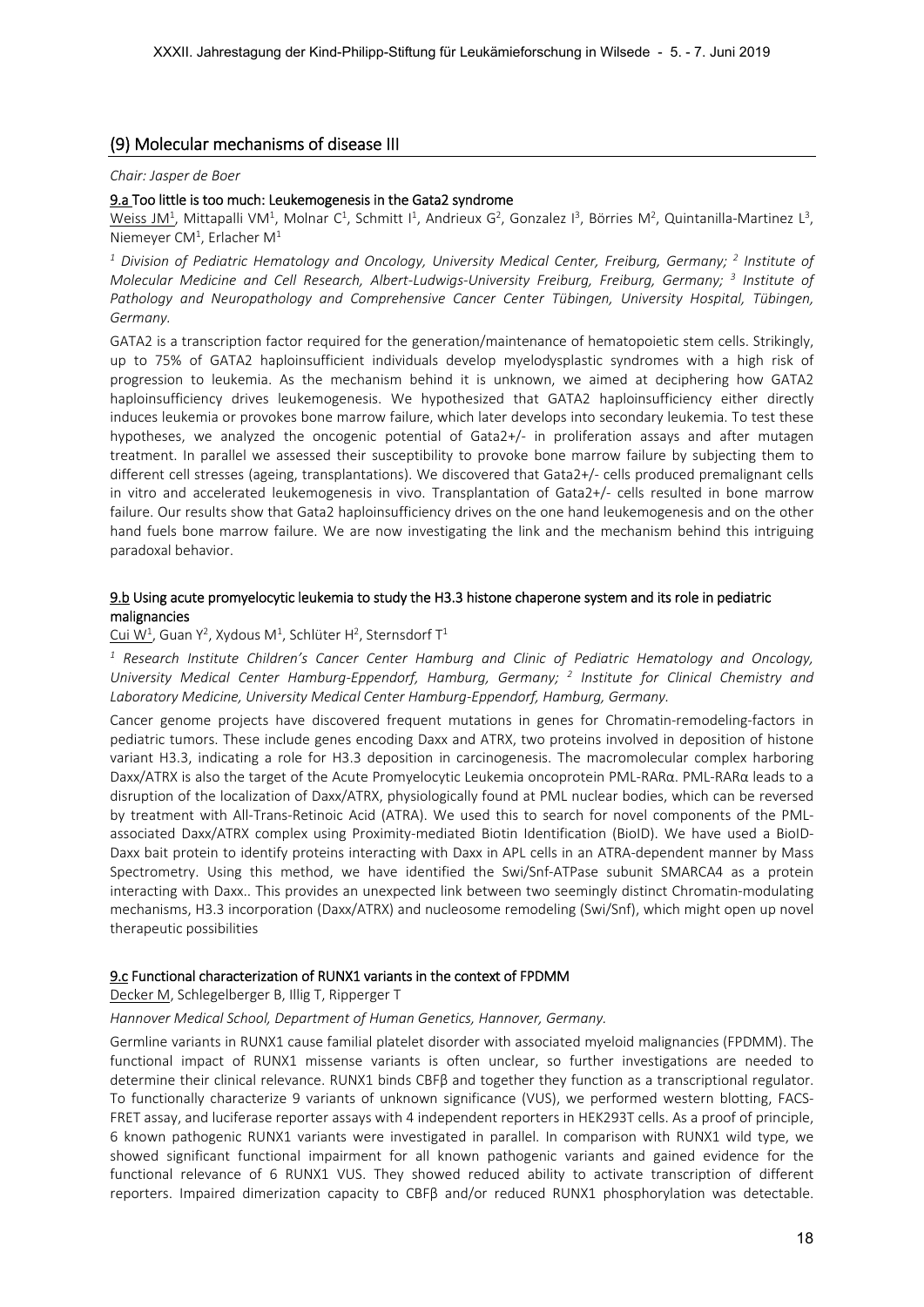Additionally, these RUNX1 VUS accumulated in the cells indicating altered degradation. Our results help to elucidate the clinical impact of RUNX1 VUS. In the future, additional assays will be developed to characterize VUS in more detail.

# 9.d FOS and FOSB are linked with CNS-infiltration and inferior prognosis in childhood T-cell acute lymphoblastic leukemia

Spory L<sup>1</sup>, Lenk,L<sup>1</sup>, Winterberg D<sup>1</sup>, Alsadeq A<sup>2</sup>, Carlet M<sup>3</sup>, Jeremias I<sup>3</sup>, Cario G<sup>1</sup>, Schrappe M<sup>1</sup>, Vossen-Gajcy M<sup>1</sup>, Schewe DM<sup>1</sup>

*1 Department of Pediatrics I, Pediatric Hematology/Oncology, ALL‐BFM Study Group, University Medical Center Schleswig‐Holstein, Kiel, Germany; <sup>2</sup> Institute of Immunology, Ulm University Medical Center, Ulm, Germany; <sup>3</sup> Helmholtz Zentrum München, Department of Gene Vectors, Research Center for Environmental Health, Munich, Germany.* 

Aim: CNS involvement in ALL is a major clinical challenge, particularly in T-ALL. Novel targets to reliably detect and eradicate CNS-leukemia are urgently needed. Methods: Comparative RNA-sequencing was performed with patient derived xenograft TALL blasts recovered from the bone marrow (BM) and the CNS of NSG-mice. FOS and FOSB mRNA were measured in diagnostic bone marrow samples of 112 pediatric T-ALL patients and correlated with clinical parameters. Results: The AP-1 genes FOS and FOSB were significantly upregulated in blasts recovered from the CNS versus BM of NSG-mice. Accordingly, CNS+ patients exposed significantly elevated FOSB-mRNA levels as compared to CNS- patients (p=0.038). Furthermore, FOShigh and FOSBhigh patients (mRNA levels above median) showed significantly lower 5-year event free survival (p=0.031 and p=0.011, respectively) than FOSlow and FOSBlow patients. Importantly, 6/9 patients with CNS-relapse were FOShigh and FOSBhigh upon diagnosis. Conclusion: FOS and FOSB may be novel independent predictors of prognosis and surrogate markers with therapeutic potential for CNS-infiltration and relapse in T-ALL requiring further prospective and mechanistic validation.

#### 9.e Deciphering role of lncRNAs in pediatric AML

Bhayadia R, Ng M, Dirk H, Klusmann JH

## *Martin‐Luther‐University Halle‐Wittenberg; Germany.*

Acute myeloid leukemia (AML) is a hematopoietic malignancy defined by genetic (and epigenetic) alterations in hematopoietic stem or progenitor cells. The emerging picture portrays a chromatin and transcriptional landscape that precisely controlled in four dimensions (space, time, cell type, developmental status) by a range of regulatory long non-coding RNAs (lncRNAs). Previously, we generated a gene expression atlas uncovering prognostically relevant lncRNA signatures shared between various AML sub-types and healthy hematopoietic stem cells. To elucidate the relevance of lncRNA candidates in leukemogenesis we performed an in vivo CRISPRi‐ based dropout screen. We targeted leukemic cell lines with various mutational sub-types and patient derived xenografts with stable expression of dCas9‐KRAB. In our in vivo experimental design, firstly, we determined frequency of leukemia‐initiating cells using a barcode approach. Thereafter we subjected our lncRNA candidate sub-libraries for screening potential candidates. Dropout candidates of the screening are further being validated via proliferation assays and qPCR.

## 9.f Genomic characterisation of lineage switched MLL‐rearranged leukemias

Tirtakusuma R<sup>1</sup>, Milne P<sup>2</sup>, Ptasinska A<sup>3</sup>, Williamson D<sup>1</sup>, Blair H<sup>1</sup>, Meyer C<sup>4</sup>, Marschalek R<sup>4</sup>, Bonifer C<sup>3</sup>, Bomken S<sup>1</sup>, Heidenreich  $O<sup>1</sup>$ 

<sup>1</sup> Northern Institute of Cancer Research, Newcastle University, Newcastle upon Tyne, UK; <sup>2</sup> Institute of Cellular Medicine, The Medical School, Newcastle University, Newcastle upon Tyne, UK; <sup>3</sup> Institute for Cancer and Genomic Sciences, College of Medicine and Dentistry, University of Birmingham, Birmingham, UK; <sup>4</sup> Institute of *Pharmaceutical Biology/ZAFES, Goethe‐University of Frankfurt, Frankfurt/Main, Germany.* 

Unlike other  $MLL$  rearrangements,  $t(4;11)$  is strongly associated with ALL. Here we have characterised the lineage switch from ALL to AML which carry identical MLL breakpoint. Nine t(4;11) and one t(9;11) cases were defined by loss of B lymphoid and gain of myeloid antigens and/or unequivocal changed to myeloid morphology. Performed RNAseq and DNase‐seq analyses revealed myeloid‐like transcriptional reprogramming in relapse samples, as well as chromatin reorganisation associated with changed TFs occupation of lymphoid and myeloid genes on presentation and relapse, respectively. The fusion MLL/AF4 gene can be detected in the multipotent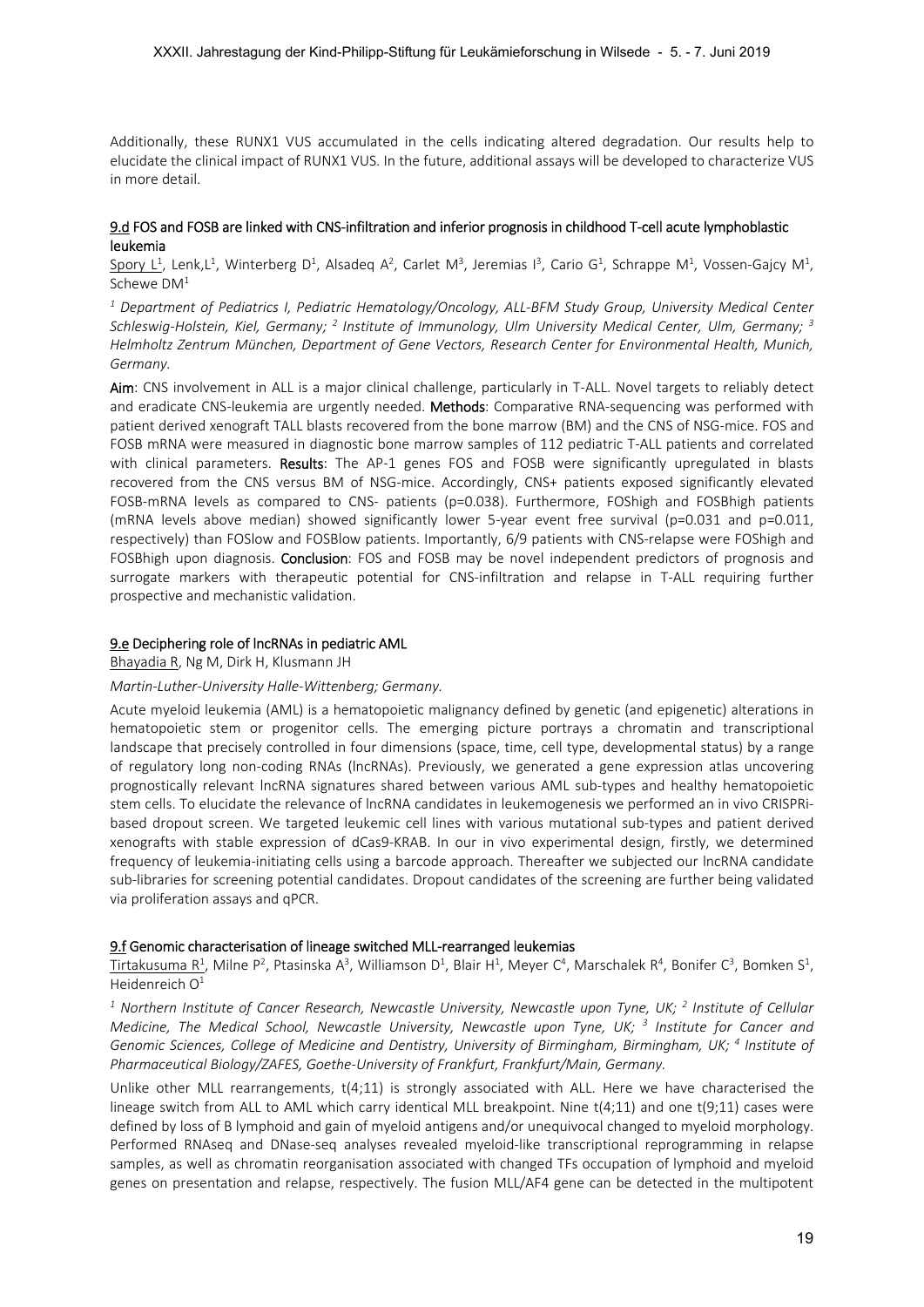progenitor (MPP) cells in both presentation and relapse, indicating an early HSPC as a potential cell of origin. Notably, mutations in PHF3 and CHD4, correlated with epigenetics regulation, were also identified in the relapse MPP. Moreover, knockdown of these genes in SEM cells and CD34+ chimeric MLL/Af4 cells trigger a myeloid programme. Taken together, these data show that the strong lymphoid potential of MLL/AF4 depends on the CHD4 and PHF3, and that mutations in these epigenetic regulators direct the switch towards the myeloid lineage.

# 9.g Downstream effect of CSF3R and RUNX1 mutations that underlie leukemic transformations in congenital neutropenia (CN)

Ritter MU<sup>1</sup>, Klimenkova O<sup>2</sup>, Klimiankou M<sup>1</sup>, Schmidt A<sup>3</sup>, Stocking C<sup>4</sup>, Kanz L<sup>1</sup>, Zeidler C<sup>5</sup>, Link DC<sup>6</sup>, Welte K<sup>7</sup>, Skokowa  $J^1$ 

*1 Department of Oncology, Hematology, Immunology, Rheumatology and Pulmonology, University Hospital of*  Tuebingen, Tuebingen, Germany; <sup>2</sup> Hannover Medical School, Hannover, Germany; <sup>3</sup> Washington Univ. Med. School, Saint Louis, MO, USA; <sup>4</sup> Department of Stem Cell Transplantation, University Medical Center Hamburg Eppendorf, Hamburg, Germany; <sup>5</sup> SCNIR, Medical School Hannover, Hannover, Germany; <sup>6</sup> Division of Oncology, *Department of Internal Medicine, Washington Univ. Med. School, Saint Louis, MO, USA; <sup>7</sup> Kinderklinik Der Universität Tuebingen, Tuebingen, Germany.* 

Ca. 70% of CN patients with AML carry CSF3R and RUNX1 mutations (Skokowa et al 2014). We established an in vitro model utilizing lin- bone marrow cells from C57BL/6-1d715csf3r mice (with homozygous d715G CSF3R mutations) transduced with lentivirus vectors carrying RUNX1 wildtype or RUNX1 missense mutations. Cells transduced with RUNX1 mutants showed diminished in vitro myeloid differentiation and elevated replating capacity, compared to WT. mRNA expression analysis of transduced cells using Pathway analysis (IPA) and Motif activity response analysis (using ISMARA) revealed that the highest activated motif in RUNX1-Mutants was Irf2\_Irf1\_Irf8\_Irf9\_Irf7 motif. Correspondingly, IPA Pathway analysis showed that Interferon Signaling was highly upregulated in cells transduced with RUNX1 mutants, compared to WT RUNX1. Additionally, pathway analysis showed the upregulation and activation of IL-6, IL-8-, Toll like Receptor- and TREM1 signaling pathways. This data suggests that the mutated RUNX1 may cause activation of the pro-inflammatory cell state propagating proliferation, which may be emerging as a cause of clonal hematopoiesis and consequently may lead to MDS/AML.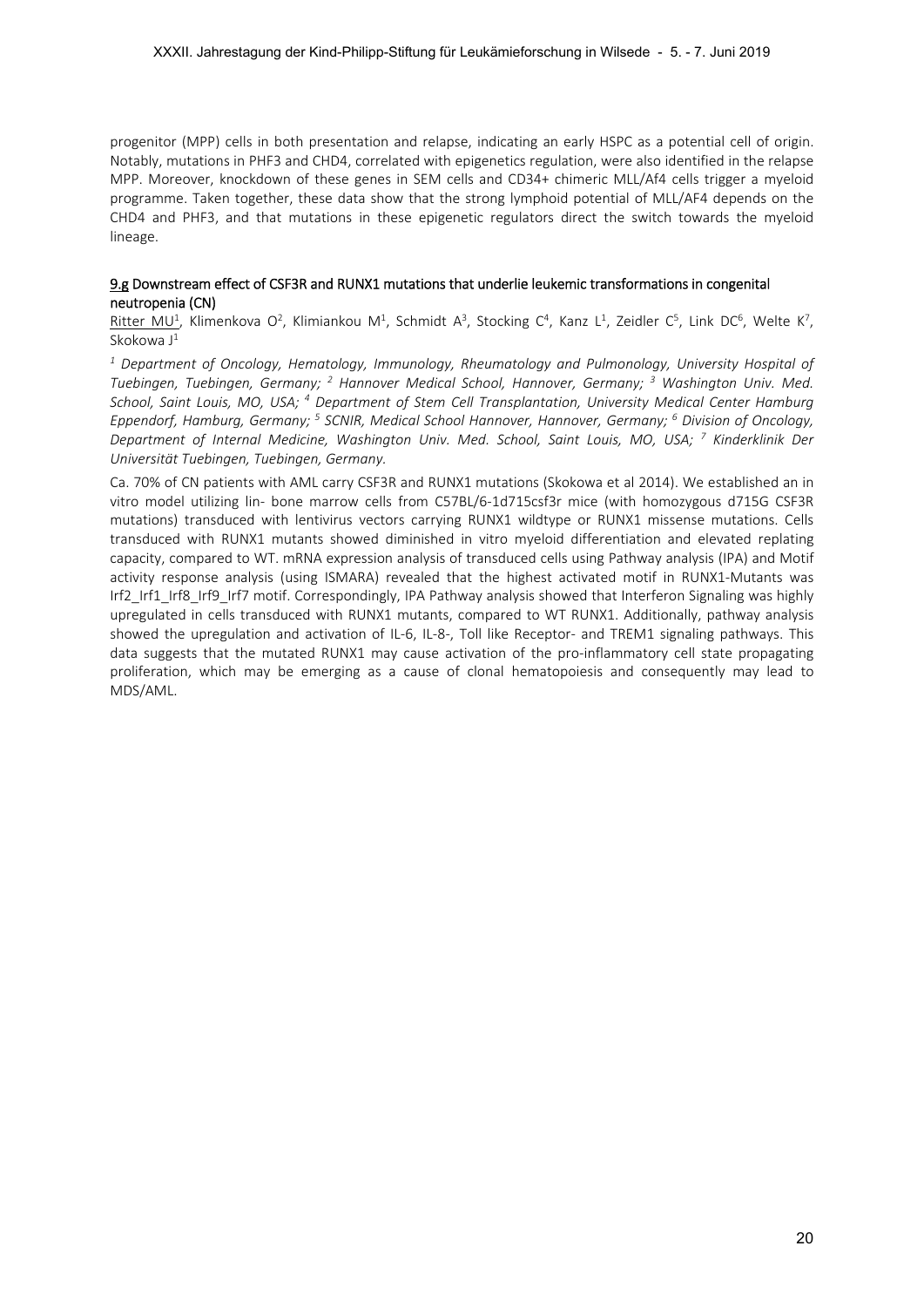# (10) Molecular mechanisms of disease IV

#### *Chair: Markus Metzler*

## 10.a Identification of a new splice variant of the human transcription factor ONECUT2

Lein P, Volkmer I, Alejo‐Valle O, Klusmann JH, Staege MS

*Martin‐Luther‐University Halle‐Wittenberg; Germany.* 

Using a cDNA library from the chemo-resistant Hodgkin lymphoma (HL) cell line L-1236, we identified a new splicing variant of the human transcription factor ONECUT2 (OC2). This new variant (OC2s) contains a single CUT domain without an associated HOX domain, which characterizes the proteins of the ONECUT family. Expression analysis by quantitative Real Time PCR (qRT-PCR) showed a high expression of OC2 and OC2s in HL cell lines as well as in normal liver tissue. In contrast, the cell lines Kasumi-1, HL-60 and MCF-7 as well as normal testis showed high expression of OC2s only. The majority of normal tissues and cell lines expressed only low levels of OC2 and OC2s. We observed that knockdown of OC2 lead to decreased OC2s expression whereas transgenic over‐expression of OC2 had no impact on OC2s. Interestingly, over‐expressed OC2 was located predominantly in the cytoplasm and not, as expected, in the nucleus. Gene expression analysis of cells with altered expression of OC2 or OC2s revealed further candidates regulated by these factors.

## 10.b NAMPT‐mediated LMO2 deacetylation is indispensable for hematopoiesis and T‐ALL leukemogenesis

Morishima T<sup>1</sup>, Krahl AC<sup>1</sup>, Xu Y<sup>1</sup>, Aghaallaei N<sup>1</sup>, Nasri M<sup>1</sup>, Findik B<sup>1</sup>, Bajoghli B<sup>1</sup>, Müller P<sup>2</sup>, Welte K<sup>3</sup>, Skokowa J<sup>1</sup>

<sup>1</sup> Department of Oncology, Hematology, Immunology, Rheumatology and Pulmonology, University Hospital *Tübingen, Germany; 2 Friedrich Miescher Laboratory of the Max Planck Society, Tübingen, Germany; 3 University Children's Hospital Tübingen, Germany.* 

LMO2 (hematopoietic transcription factor LIM domain only 2), a member of the TAL1 transcriptional complex, plays an essential role during early hematopoiesis and is frequently activated in T cell acute lymphoblastic leukemia (T‐ALL) patients. Here, we demonstrated that LMO2 is activated by deacetylation on lysine 74 and 78 via the nicotinamide phosphoribosyltransferase (NAMPT)/sirtuin 2 (SIRT2) pathway. LMO2 deacetylation enables LMO2 to interact with LDB1 and activate the TAL1 complex. NAMPT/SIRT2-mediated deacetylation of LMO2 is essential for hematopoietic differentiation of induced pluripotent stem (iPS) cells and blood formation in zebrafish embryos. In T‐ALL, deacetylated LMO2 induces expression of TAL1 complex target genes HHEX, NKX3.1 as well as LMO2 autoregulation. Consistent with this, inhibition of NAMPT or SIRT2 suppressed the in vitro growth and in vivo engraftment of T-ALL cells via diminished LMO2 deacetylation. This new molecular mechanism may provide new therapeutic possibilities in T‐ALL and may contribute to the development of new methods for in vitro generation of blood cells.

# 10.c GADD45b plays an essential role in the G-CSF triggered granulocytic differentiation of human hematopoietic cells

 $M$ ir  $P^1$ , Klimiankou M<sup>1</sup>, Nasri M<sup>1</sup>, Dannenmann B<sup>1</sup>, Findik B<sup>1</sup>, Rieger M<sup>2</sup>, Kanz L<sup>1</sup>, Zeidler C<sup>3</sup>, Welte K<sup>4</sup>, Skokowa J<sup>1</sup>

<sup>1</sup> Department of Oncology, Hematology, Immunology, Rheumatology and Pulmonology, University Hospital *Tuebingen, Tuebingen, Germany; 2 Department of Medicine, Hematology/Oncology, Goethe University Frankfurt,*  Frankfurt am Main, Germany; <sup>3</sup> Hematology / Oncology, SCNER, Hannover Medical School, Hannover, Germany; <sup>4</sup> *The University Children's Hospital Tuebingen, Tuebingen, Germany.* 

The mechanism of maturation arrest of granulopoiesis in congenital neutropenia (CN) is not fully elucidated. We found that GADD45b is induced by G-CSF in healthy HSPCs, but not in CN cells. We inhibited GADD45b expression in CD34+ cells and iPSCs by CRISPR/Cas9 RNP and found markedly diminished granulocytic differentiation in GADD45b knockout iPSCs and CD34+ cells. Transduction of CN patient HSPCs with GADD45B cDNA restored granulocytic differentiation. In silico analysis of GADD45B promoter, reporter gene and ChIP assays revealed CEBPA‐mediated activation of GADD45b. GADD45b is regulating active DNA demethylation by promoting the recruiting of DNA demethylation machineries to specific genomic loci. Therefore, we investigated whether G‐CSF‐triggered granulocytic differentiation of HSPCs requires regulation of active gene demethylation by GADD45b using RNA sequencing and the Infinium methylation EPIC array of WT or GADD45b-edited CD34+ HSPCs treated or not with G-CSF. G-CSF treatment of HSPCs resulted in the robust changes of DNA methylation that was markedly reduced in GADD45b KO cells. We identified several signaling pathways that are regulated by GADD45b‐mediated demethylation.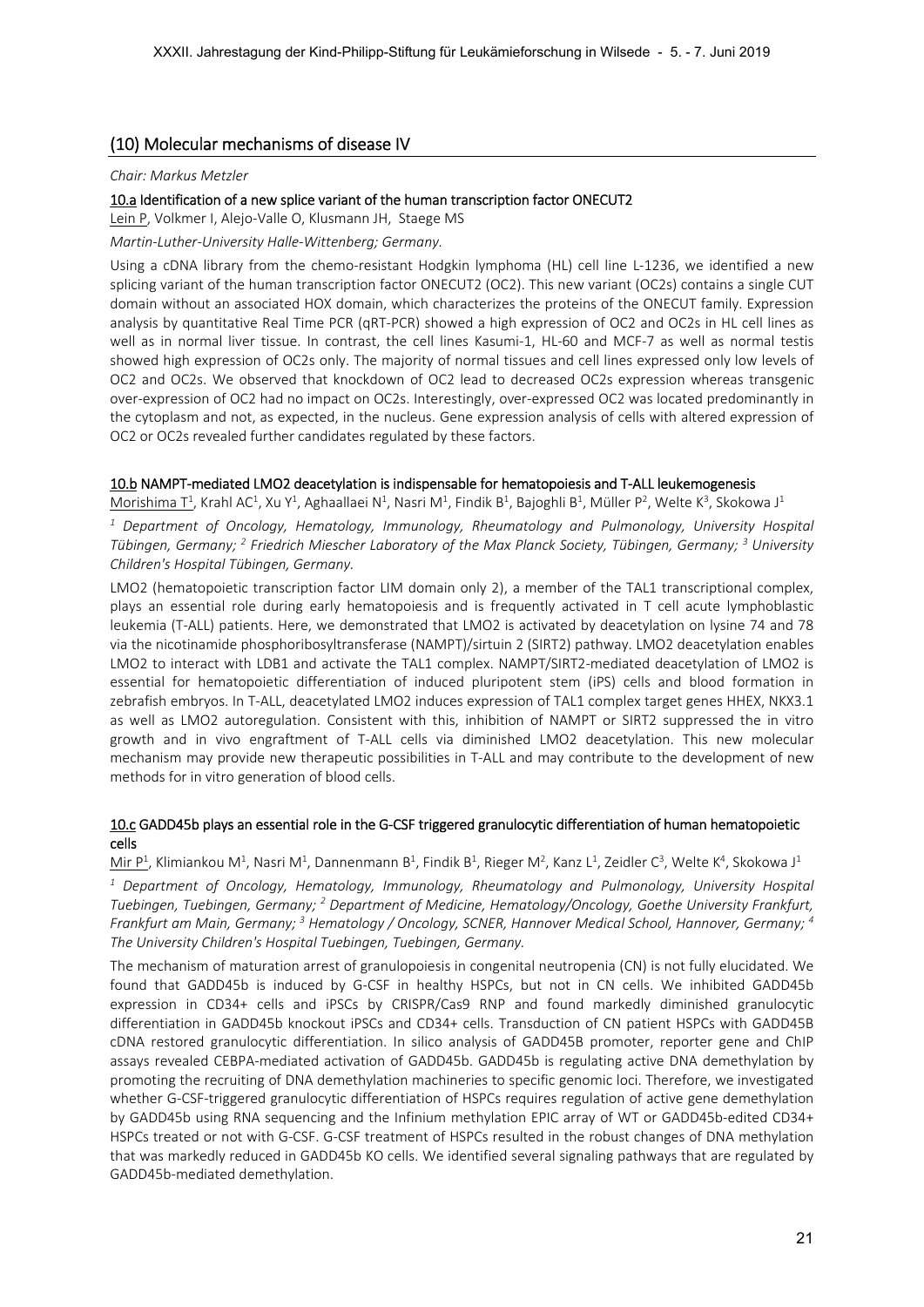# 10.d Tripartite motif‐containing 71 (TRIM71) is a major factor of oncogenic activity in human hepatoblastoma

 $J$ iang T<sup>1</sup>, Vokuhl C<sup>2</sup>, von Schweinitz D<sup>1</sup>, Kappler R<sup>1</sup>

<sup>1</sup> Department of Pediatric Surgery, University of Munich, Munich, Germany; <sup>2</sup> Institute of Paidopathology, *University of Kiel, Kiel, Germany.* 

Introduction: Hepatoblastoma (HB) is the most common type of liver tumor in children and generally associated with a good prognosis, if not presenting as a multifocal, vessel invasive or metastatic tumor. Therefore, a better understanding of the molecular mechanisms driving aggressive growth of HB is necessary. Methods: Gene expression was determined by real‐time PCR and RNA sequencing. Gain and loss of function experiments were conducted in 4 liver tumor cell lines to assess proliferation, apoptosis, mobility, and self renewal. Results: An initial RNA sequencing approach identified TRIM71 as a candidate gene in HB. Expression analysis of a comprehensive patient cohort validated TRIM71 to be significantly upregulated in HB. Overexpression of TRIM71 in low expressing cells led to a significantly reduced proliferation rate and increased self renewal capacity, while leaving apoptosis and mobility unchanged. Conversely, TRIM71 knockdown in high expressing cells led to an increased growth rate and reduced self renewal. Transcriptomic analyses highlight the importance of stemness genes in these biological processes. **Conclusion**: TRIM71 plays a major role in the aggressiveness of HB.

## 10.e Cooperativity between miR‐125b and Gata1s in the pathogenesis of Down syndrome‐associated myeloid leukemia

Alejo-Valle O<sup>1</sup>, Labuhn M<sup>2</sup>, Emmrich E<sup>2</sup>, Ng M<sup>1</sup>, Heckl D<sup>2</sup>\*, Klusmann JH<sup>1</sup>\*

*1 Martin‐Luther‐University Halle‐Wittenberg; Germany; 2 Hannover Medical School, Hannover, Germany.* 

Down syndrome-associated myeloid leukemia is characterized by the triad of trisomy 21, fetal origin and mutations in GATA1 (GATA1s mutations). However, the synergy of trisomy 21 and GATA1s in disease initiation and progression remains to be understood. Leveraging combined CRISPR‐Cas9 genome editing and lentiviral overexpression, we interrogated the interaction of the Gata1s mutation with different permutations of members of the miR‐99a~125b tricistron (miR‐125b‐2, miR‐99a, let‐7c) in murine fetal liver cells. We observed major synergistic effects by the combination of Gata1s with miR‐125b, leading to increased proliferation of immature progenitor cells in vitro and induction of leukemia in both primary and secondary recipients. To obtain molecular insights, an shRNA screening individually probing miR-125b targets, combined with RNA-Seq analysis upon inducible miR‐125b expression, uncovered the transcription factor Arid3a as the main miR‐125b target involved in this process. In conclusion, we present miR-125b cooperates with Gata1s – in the fetal context – in enhancing proliferation and transformation of hematopoietic progenitors.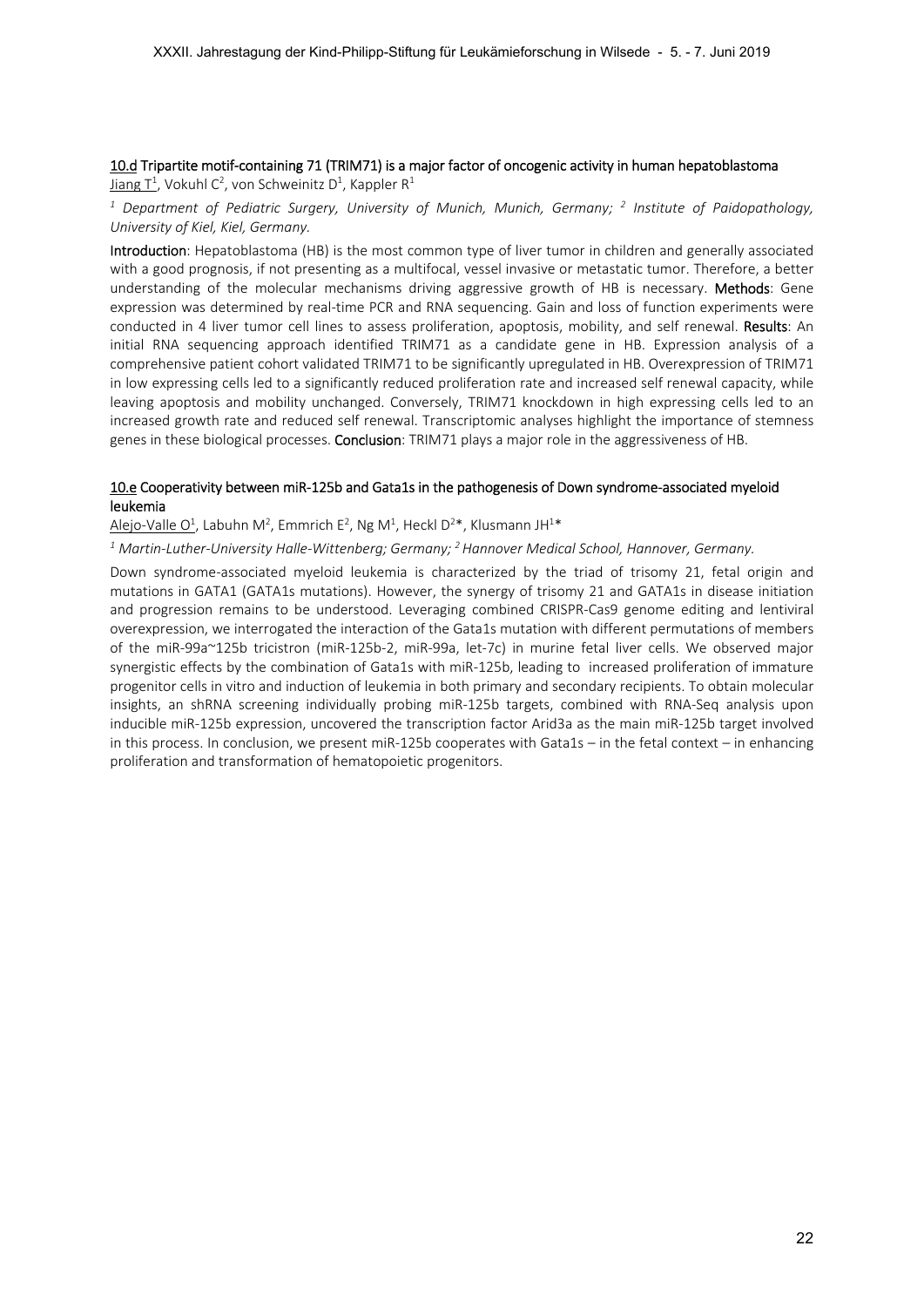# (11) Drugs II

#### *Chair: Julia Skokowa*

## 11.a Investigating HDACi and dnTaspase1 for the treatment of (4;11) leukemic cells

Wilhelm A, Marschalek R

Institute of Pharmaceutical Biology/DCAL, Goethe‐University of Frankfurt, Biocenter, Max‐von‐Laue‐Str. 9, D‐ 60438 Frankfurt/Main, Germany.

Introduction: Class I HDACi has been shown to be effective for  $t(4;11)$  fusion proteins, as it abolishes functions from MLL-AF4 (to set a leukemic expression profile) while wildtype MLL becomes activated. In addition, functions deriving from AF4-MLL (to set active chromatin) can be counteracted by a dnTapsase1 mutant (dnTASP1), which in turn causes the degradation of the AF4‐MLL fusion protein. Here we evaluated the combination of both treament options on viability and apoptosis of  $t(4,11)$  cells. **Methods**: IC50 values were elucidated for three cass I HDACi drugs and used for a specific treatment schedule that allows to measure viability and apoptosis in transgenic SEM cells, expressing dnTASP1 in a Doxycyclin-inducible fashion. Results: & Conclusion: Class I HDACi are potent inhibitors that can be still enhanced by the expression of dnTASP1. Data of this optimized protocol in conjunction with standard chemotherapeutics on the survival will be presented.

## 11.b Dasatinib and dexamethasone offer a novel therapeutic strategy for T‐cell acute lymphoblastic leukaemia

Shi Y<sup>1</sup>, Beckett M<sup>1</sup>, Blair H<sup>1</sup>, Tirtakusuma R<sup>1</sup>, Nakjang S<sup>1</sup>, Enshaei A<sup>1</sup>, Heidenreich O<sup>2</sup>, Krippner-Heidenreich, A<sup>2</sup>, Van Delft  $F^1$ 

<sup>1</sup> Wolfson Childhood Cancer Research Centre, Northern Institute for Cancer Research, Newcastle University, *Newcastle upon Tyne, UK; 2 Princess M´axima Center for Pediatric Oncology, Utrecht, The Netherlands.* 

T‐cell Acute Lymphoblastic Leukaemia (T‐ALL) is caused by malignant transformation of T cells showing differentiation arrest and uncontrolled proliferation. The checkpoints during T‐cell development are dominated by pre‐T‐cell receptor (pTCR) for β‐selection and T‐cell receptor (TCR) for positive/negative selection. LCK is a central molecule in pTCR/TCR signalling transduction. To investigate the importance of pTCR/TCR complex for T‐ ALL cell proliferation and survival, a targeted in vitro and in vivo shRNA screen in 4 cell lines and 2 PDXs identified LCK to be crucial for T‐ALL maintenance and engraftment. Mechanistic analyses indicate that knockdown or inhibition of LCK by Dasatinib impairs cell proliferation by inducing G1/G0 arrest. Moreover, LCK knockdown significantly sensitises cells to Dexamethasone (Dex), and strong synergistic lethal effects between Dex and Dasatinib have been observed in various cell lines and PDXs. A randomised phase II-like trial in NSG mice demonstrates a significant reduction in leukaemia burden after combination treatment. The Dex/Dasatinib combination might provide a novel treatment strategy for refractory and relapsed T‐ALL patients.

## 11.c Drug repositioning in infant leukaemia

Looi‐Somoye R, Cantilena S, Williams O, de Boer J

*UCL Great Ormond Street Institute of Child Health, UCL, London, UK.* 

Introduction: Despite an overall improvement in the prognosis of childhood leukaemia, survival rates for infants still remain poor. Many of these leukaemias are driven by mixed lineage leukaemia (MLL) gene rearrangements. Therefore, a therapy that could degrade MLL‐rearranged genes could be a potential treatment. Drug repositioning, identifying a novel clinical use for an already approved drug, is a more beneficial route than typical drug discovery as it uses de‐risked compounds developed with lower costs over a shorter time. Previously the lab carried out a drug screen to identify clinically approved drugs that could degrade MLL fusion proteins. The purpose of this study was to validate and characterise one of these positive hits. Methods: Western blot was used to measure MLL fusion protein degradation and qPCR was used to measure gene expression. TOPRO assays were used to measure cell death. Results: We showed in a panel of human MLL-rearranged leukaemic cell lines that drug treatment reduced expression of MLL fusion protein and its target genes and affects cell death. Conclusion: We have validated this drug as a positive hit and continue to characterise its action.

## 11.d Synthetic lethality of Wnt pathway activation and asparaginase in drug-resistant acute leukemias

Hinze L<sup>1</sup>, Pfirrmann M<sup>2</sup> Karim S<sup>2</sup>, Degar J<sup>2</sup>, Bauer DE<sup>2</sup>, Gregory RI<sup>2</sup>, Stanulla M<sup>1</sup>, Wagner F<sup>3</sup>, Stegmaier K<sup>2</sup>, Gutierrez A2